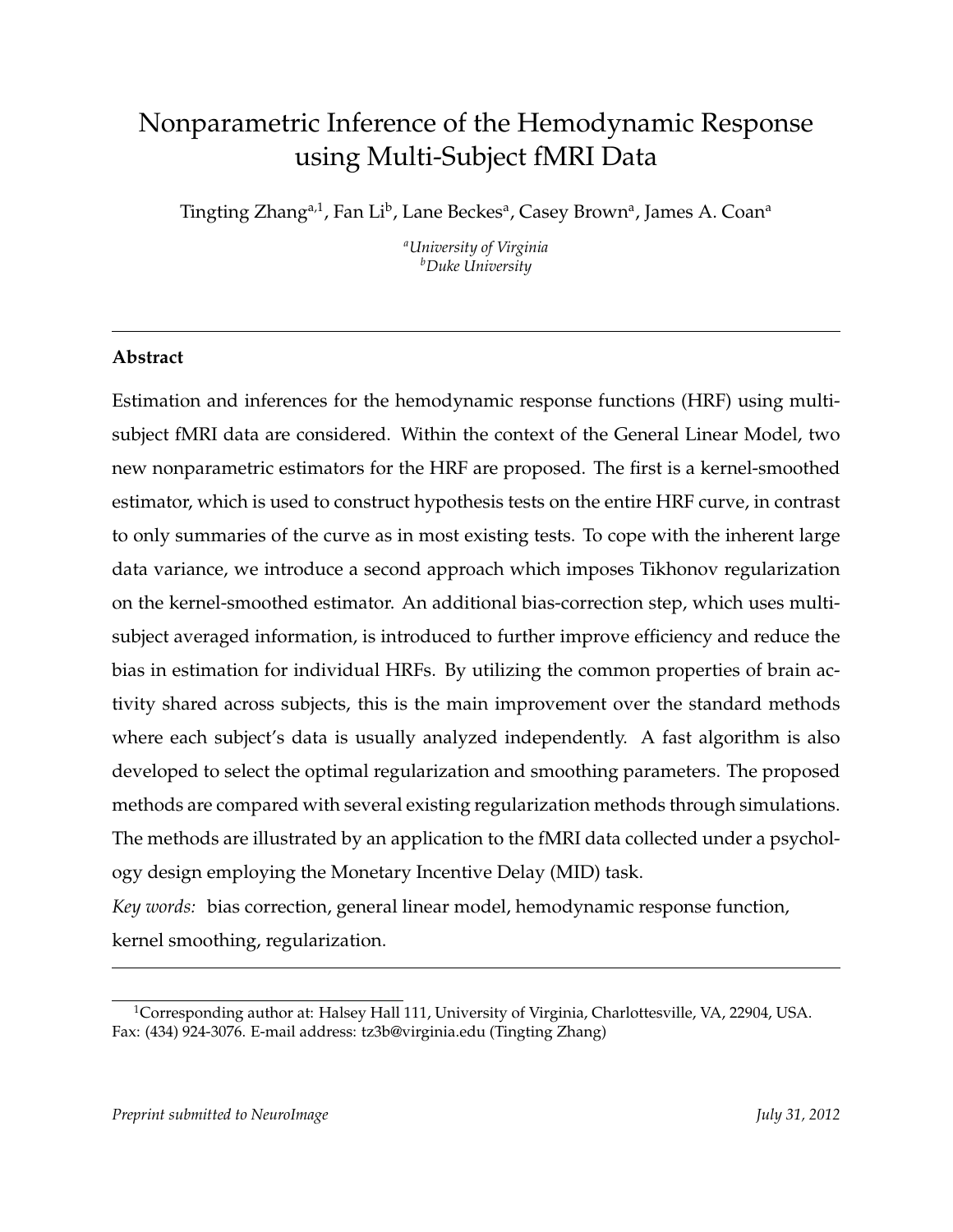#### **1. Introduction**

There is a vast literature in functional magnetic resonance imaging (fMRI) data analysis on estimating the hemodynamic response function (HRF) within the framework of the General Linear Model (GLM) (Friston et al., 1995a; Friston et al., 1995b; Worsley and Friston, 1995). These methods differ in their assumptions about the shape of the HRFs. Standard parametric approaches assume a functional form for the HRF with a number of free parameters, such as the canonical form of mixtures of gamma functions (Friston et al., 1998; Glover, 1999; Worsley et al., 2002), poisson function (Friston et al., 1994), inverse logit function (Lindquist and Wager, 2007), and radial basis functions (Riera et al., 2004). Except for the model using the canonical form and its derivatives, estimation for parametric models with even a moderate number of parameters often relies on computationally-intensive iterative methods (such as the Gauss-Newton method), which can lead to unstable estimates when the algorithms do not converge (Liao, et al., 2002). This paper alternatively focuses on nonparametric approaches, which are flexible and usually fast to compute. Bai et al. (2009) and Wang et al. (2011) constructed nonparametric estimates of the HRF in the frequency domain. Nonparametric methods in the time domain mainly fall into two types: representing the HRF with a linear combination of functional bases (Aguirre et al., 1998; Woolrich et al., 2004; Zarahn, 2002; Vakorin et al., 2007), or treating the HRF at every unit time point as a free parameter (Dale, 1999; Lange et al., 1999). In this paper we adopt the latter approach in the time domain to develop nonparametric estimation and inferences for HRFs.

Since nonparametric methods for HRF estimation involve many free parameters and the HRF is generally believed to be smooth (Buxton et al., 2004), smoothing techniques are often employed. Kernel smoothing is a popular nonparametric statistical method for increasing temporal continuity of functional estimates (Eubank, 1988; Härdle, 1990). It has been used for temporal smoothing of fMRI time series (e.g., Friston et al., 1994; Worsley and Friston, 1995), but has rarely been used for HRF estimation. In this paper, we first introduce a kernel-smoothed HRF estimator, based on which we construct hypothe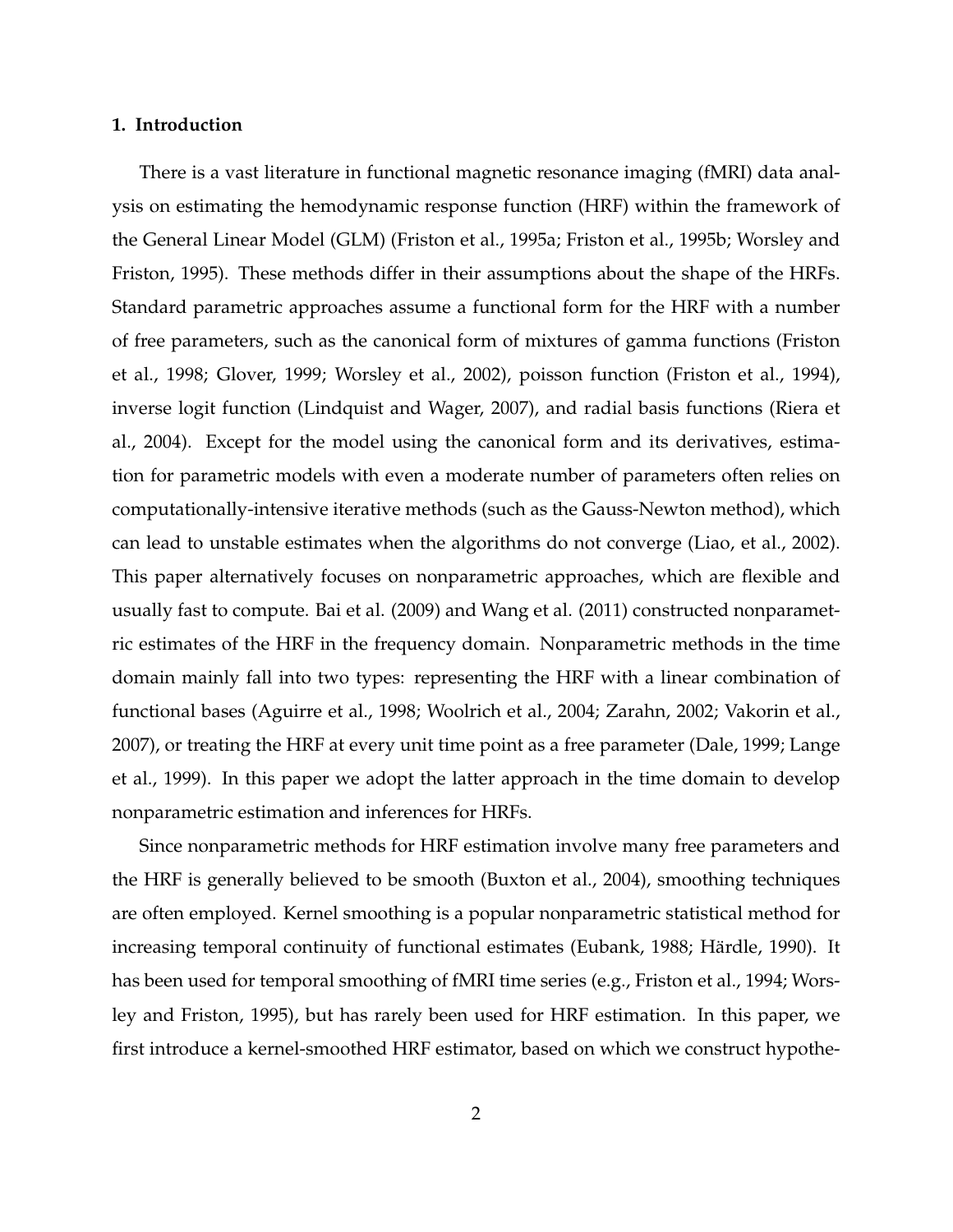sis tests on the entire HRF curve, in contrast to the common practice of testing only some characteristics of the HRF.

Regularization is another increasingly popular technique used in nonparametric estimation that allows smoothness constraints to be imposed on the HRF estimates. One example is the smooth finite impulse response method (SFIR, Glover, 1999; Goutte et al., 2000; Ollinger et al., 2001), which exploits a regularization term to obtain smooth estimates that satisfy a boundary condition. Another example is given in Marrelec et al. (2001, 2003), where the HRF is represented by orthogonal functional bases and a smoothness constraint is imposed through regularizing the norm of its second order derivative. Similarly, representing the HRF by spline bases, Vakorin et al. (2007) and Zhang et al. (2007) used Tikhonov regularization (Tikhonov and Arsenin, 1977). The estimator proposed by Casanova et al. (2008, 2009) combines Tikhonov regularization and generalized cross validation (Wahba, 1990) (referred to Tik-GCV hereafter), greatly reducing the computational burden involved in parameter selection. Motivated by these developments, a second goal of this paper is to propose a new nonparametric estimator that combines kernel smoothing with Tikhonov regularization. Distinct from previous methods, this approach controls the degree of temporal smoothness and the norm of the estimates by two separate parameters. This separation makes the estimator more adaptive to different combinations of HRF temporal resolution and signal-to-noise ratio (SNR).

In analyzing multi-subject fMRI data, many existing methods, both parametric and nonparametric, estimate each subject's HRF independently to account for its variability across subjects (Aguirre et al., 1998; Handwerker et al., 2004). When data from each individual has a low SNR, utilizing the common characteristics of the HRFs shared across the population may improve the estimation efficiency. Moreover, for such data, though a strong scale of regularization is effective in stabilizing estimates, it also introduces additional biases. Thus, bias correction can be considered to improve over the regularized estimates (e.g., Zhang et al., 2007). Assuming that, under the same stimulus and in the same brain regions, the HRFs have similar functional shapes across subjects (Friston et al.,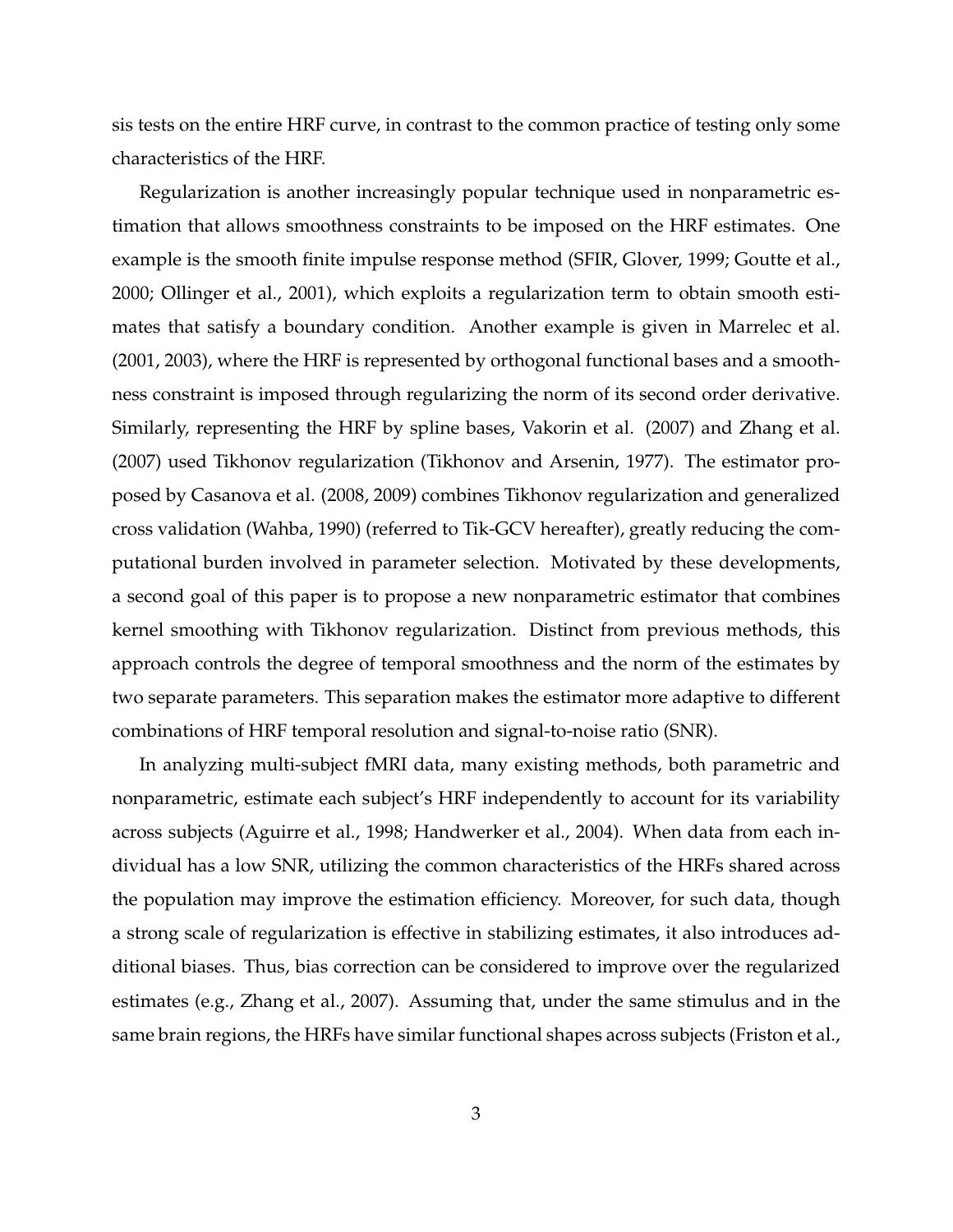1998; Handwerker et al., 2004), we propose to use sample-averaged HRF estimates to conduct bias correction for the regularization-based estimates. A fast algorithm is developed to select regularization and smoothing parameters and to evaluate the new estimators. Through simulations, the proposed bias-corrected estimator demonstrates significant improvement over the estimators without the bias-correction step.

The article is organized as follows. In Section 2, we briefly review the GLM framework and propose the nonparametric kernel-smoothed estimator for hypothesis testing on the whole curve of the HRF. We then refine the estimator by adding Tikhonov regularization and applying bias correction. Two fast algorithms for parameter selection are also developed. Section 3 presents results from applying the proposed methods to both simulated data and real fMRI data, and comparisons are drawn to several existing methods. Section 4 concludes with a discussion.

## **2. Materials and Methods**

#### *2.1. The GLM*

We conduct massive univariate analysis of fMRI data in the context of the GLM. Since the same approach applies to each voxel, the subscript for voxel is omitted here. Let  $y_i(t)$ for  $t = 1, \dots, T$  and  $i = 1, \dots, N$  be the fMRI time series for a pre-specified voxel of subject i, where T is the total observation time and N is the number of subjects. Suppose the design has K stimuli. Let  $v_{i,k}(t)$  be the kth  $(k = 1, \dots, K)$  stimulus function for subject *i* with  $v_{i,k}(t) = 1$  if the stimulus is evoked at time *t* and 0 otherwise. The GLM represents the observed fMRI time series as a convolution of the HRF and the stimuli:  $y_i(t)=\sum_{k=1}^K\int_0^m h_{i,k}(u)v_{i,k}(t-u)du+\varepsilon_i(t),$  where  $h_{i,k}$  is the HRF of the pre-specified voxel in subject *i* under stimulus  $k$ ,  $m$  is a known positive constant beyond which the HRF equals zero, and  $\varepsilon_i(t)$  is an identically-distributed error term. The blood oxygen level dependent (BOLD) fMRI signal often contains a low-frequency drift due to physiological noise or subject motion (Smith et al., 1999; Brosch et al., 2002; Luo and Puthusserypady, 2008); this can be modeled by adding a polynomial term of time  $t$  (Mattay et al., 1996;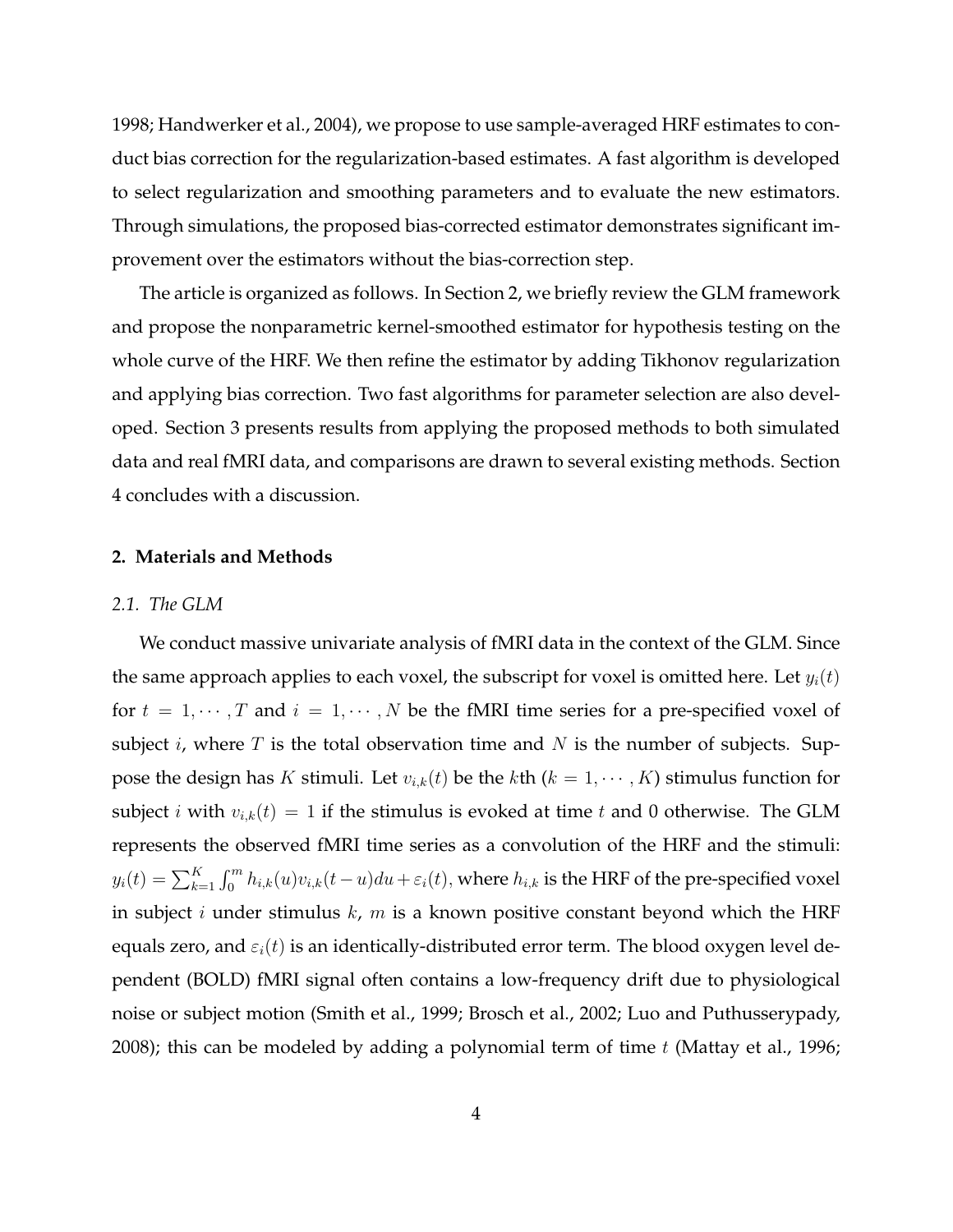Worsley et al., 2002; Lindquist, 2008) to the above GLM as

$$
y_i(t) = d_{0,i} + d_{1,i} \cdot t + d_{2,i} \cdot t^2 + \sum_{k=1}^K \int_0^m h_{i,k}(u)v_{i,k}(t-u)du + \varepsilon_i(t), \tag{1}
$$

where the drift parameters  $d_{0,i}$ ,  $d_{1,i}$ , and  $d_{2,i}$  are allowed to vary across subjects.

## *2.2. Kernel-Smoothed Nonparametric Estimator*

We treat each HRF at every unit time as a free parameter. Let  $\Delta$  be the time unit representing the discretization of the HRF temporal resolution. Since it is possible to have the temporal resolution of the HRF shorter than that of the fMRI data (Ciuciu et al., 2003; Casanova et al., 2008),  $\Delta$  can be smaller than the repetition time unit (TR) of the experimental design. For each subject i, let  $Y_i = (y_i(1), ..., y_i(T))'$  be the observed fMRI time series. Denote the discretized values of the HRF under stimulus k by  $\beta_{i,k}$  =  $(\beta_{i,k}(1),\cdots,\beta_{i,k}(m))'$ , where  $\beta_{i,k}(t) = \int_{(t-1)\cdot\Delta}^{t\cdot\Delta} h_{i,k}(u)du$  in a block design or  $\beta_{i,k}(t) = h_{i,k}(t\cdot\Delta)$  $(\Delta)$  in an event-related design (Josephs et al., 1997). Let  $\bm{\beta}_i=(\bm{\beta}'_{i,1},\cdots,\bm{\beta}'_{i,K})'$ . Denoting all the coefficients  $(d_{0,i}, d_{1,i}, d_{2,i}, \bm{\beta}'_i)'$  by  $\bm{\eta}_i$ , the GLM (1) can be written in a matrix form as

$$
Y_i = X_i \eta_i + \varepsilon_i, \tag{2}
$$

where  $\mathbf{X}_i$  is the design matrix corresponding to the time covariates and the stimulus functions for subject *i*, and  $\varepsilon_i = (\varepsilon_1, \dots, \varepsilon_T)' \sim N(0, \sigma_i^2 \Sigma_i)$  with unknown variance  $\sigma_i^2$  and correlation matrix  $\Sigma_i$ . Since  $h_{i,k}(t)$  is random across subjects, the coefficients  $\boldsymbol{\beta}_i$  are also random. As a result, model (2) is a linear random-effect model. For each subject, we can remove the drift term through ordinary least square (OLS) regression and obtain an unbiased OLS estimate of  $\boldsymbol{\beta}_i$ , denoted by  $\hat{\boldsymbol{\beta}}_i = (\hat{\beta}_{i,1}(1), \cdots, \hat{\beta}_{i,1}(m), \hat{\beta}_{i,2}(1), \cdots, \hat{\beta}_{i,K}(m))'.$ As noted in Goutte et al. (2000),  $\hat{\boldsymbol{\beta}}_i$  usually has an artificial high-frequency noise due to the large number of parameters under estimation and experimental designs with interleaved stimuli and inter-stimulus intervals. This can be clearly seen from the simulation example in Figure 2(a). Therefore, smoothing techniques are often employed to reduce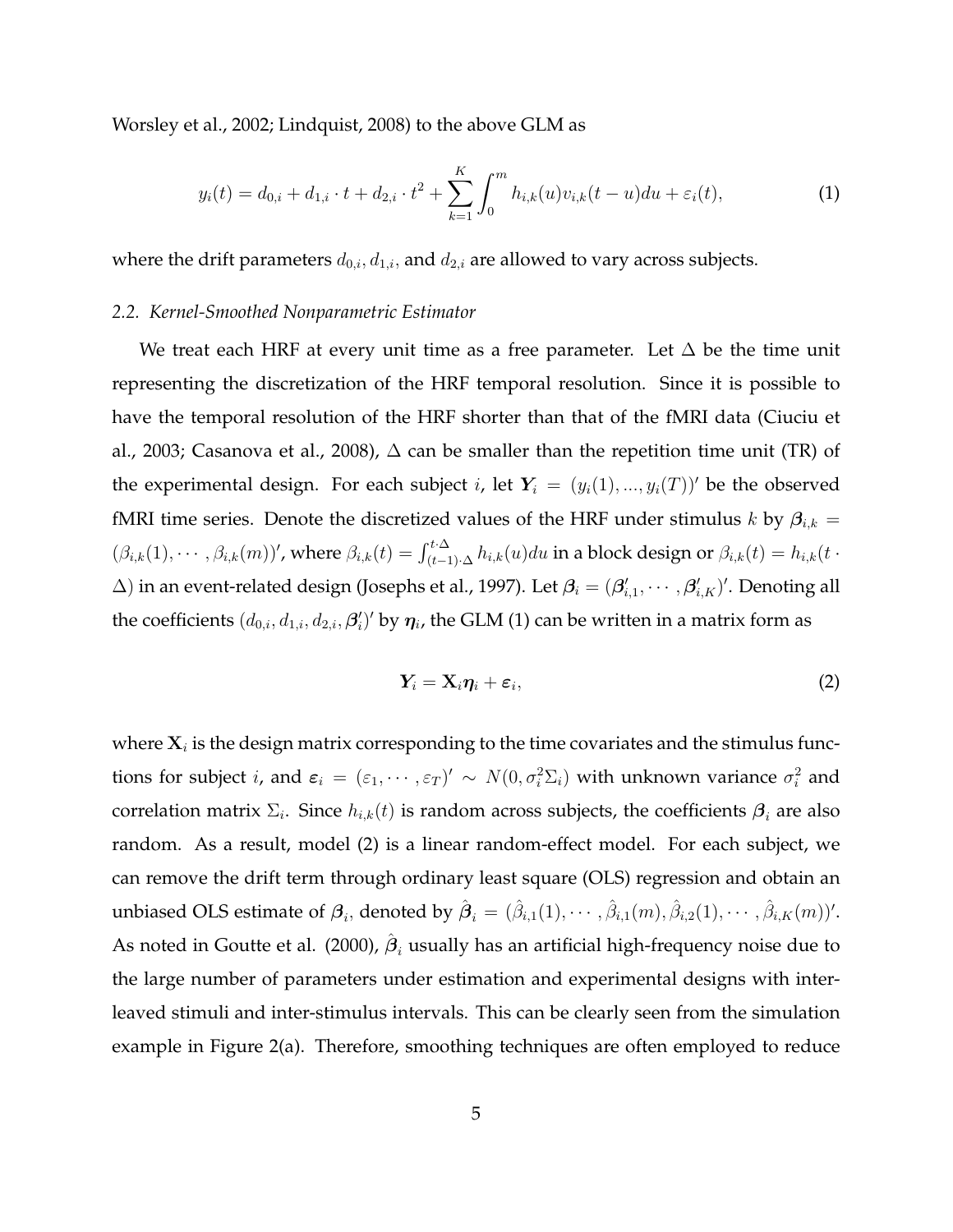the unnatural ruggedness of the estimates.

Previous approaches have typically applied temporal smoothing directly to  $y_i(t)$  to increase the statistical power for detecting responsive regions (e.g., Friston et al., 1994; Friston et al., 1995b; Worsley and Friston, 1995). The HRFs are generally believed to be smooth (e.g., Buxton et al., 2004); while smoothing the HRF estimated from the fMRI time series guarantees the smoothness of the resulting curve, directly smoothing the original fMRI times series does not, especially in complex designs with multiple stimuli. Since our interest lies in estimating the HRF and the degree of smoothness may vary across HRFs under different stimuli, we choose to conduct kernel smoothing on the OLS estimates  $\hat{\boldsymbol{\beta}}_i.$ Specifically, we propose to use the Nadaraya-Watson kernel estimator:

$$
\tilde{\beta}_{i,k}(t) = \sum_{u=t-l}^{t+l} W_{t,u} \cdot \hat{\beta}_{i,k}(u), \text{ with } W_{t,u} = \frac{f(\frac{t-u}{h})/h}{\sum_{u=t-l}^{t+l} f(\frac{t-u}{h})/h}.
$$
\n(3)

Here h is a pre-specified bandwidth controlling the degree of smoothing,  $f(t)$  is a given symmetric density function (kernel), and  $l$  is a pre-specified constant giving an upper bound on the number of data points used for the estimation. In this article, we let  $f(t)$  be a standard Gaussian density and  $l = m$ . Existing results suggest that the choice of these two values has only a small effect on the estimation (Eubank, 1988; Härdle, 1990). The choice of the key bandwidth parameter  $h$  is elaborated in Section 2.5. The underlying idea of kernel smoothing is to borrow information from the neighboring data: the estimate  $\tilde{\beta}_{i,k}(t)$  is a weighted average of the neighboring OLS estimates and the weight  $W_{t,u}$  is negatively correlated with the distance  $|u - t|$ . The boundary condition of  $\beta_{i,k}(t) = 0$  for  $t < 0$  and  $t > m$  is imposed by setting  $\hat{\beta}_{i,k}(u) = 0$  for  $u < 1$  and  $u > m$  in the estimator (3). Letting  $\hat{\bm{\beta}}_{i,k}=(\hat{\beta}_{i,k}(1),\cdots,\hat{\beta}_{i,k}(m))'$  and  $\tilde{\bm{\beta}}_{i,k}=(\tilde{\beta}_{i,k}(1),\cdots,\tilde{\beta}_{i,k}(m))'$ , the first estimator we propose is a kernel-smoothed estimator that can be expressed as a matrix transformation of the OLS estimators as follows:

$$
\tilde{\boldsymbol{\beta}}_{i,k} = \mathbf{B}_h \hat{\boldsymbol{\beta}}_{i,k} \text{ and } \tilde{\boldsymbol{\beta}}_i = \mathbf{A}_h \hat{\boldsymbol{\beta}}_i,\tag{4}
$$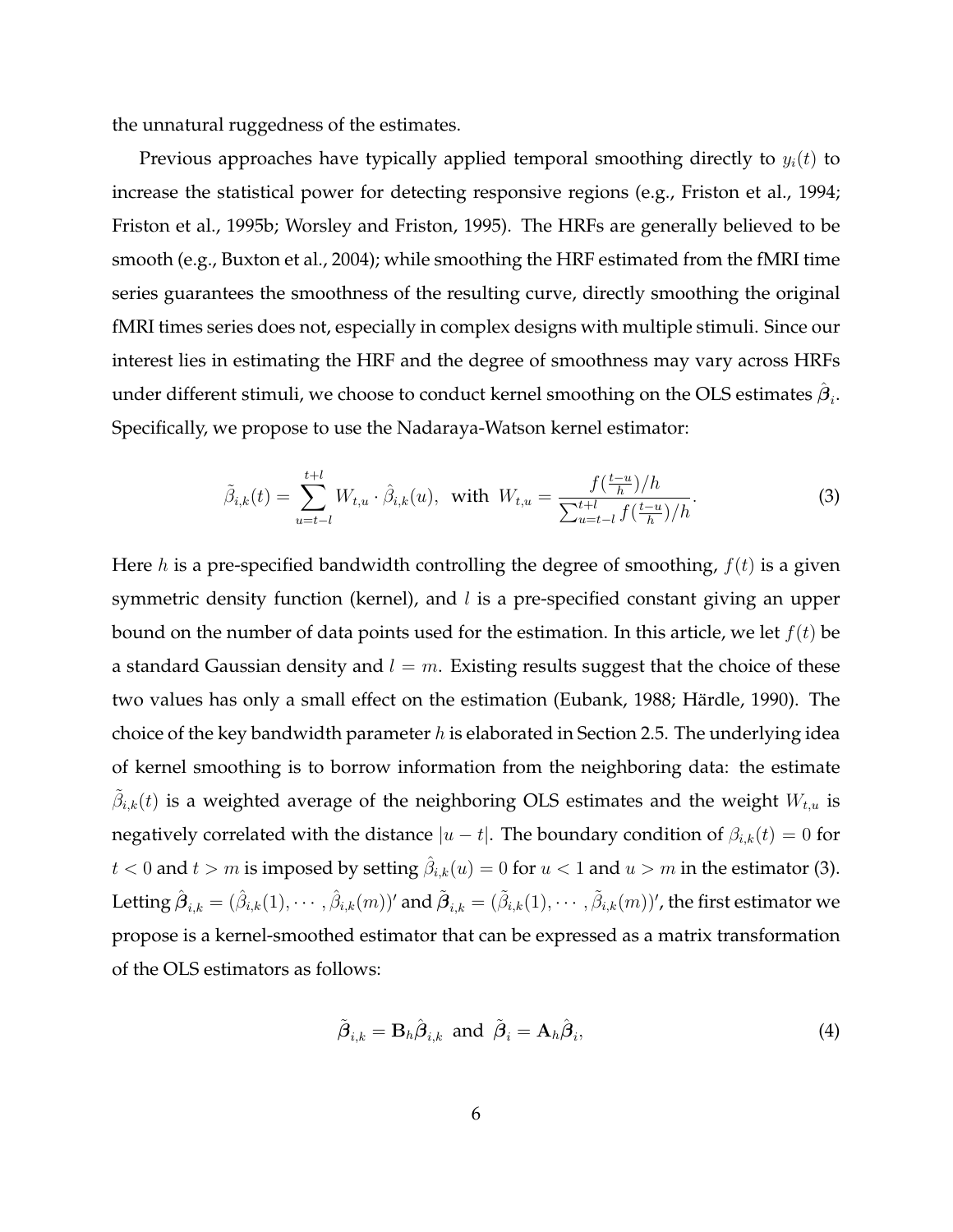where  ${\bf B}_h$  is an  $m\times m$  matrix such that  ${\bf B}_h(t,u_1)=W_{t,u_1}$  for  $u_1,t=1,\cdots,m$  ,  ${\bf A}_h={\bf I}_K\bigotimes {\bf B}_h$ with  $\otimes$  denoting the Kronecker product, and  $\mathbf{I}_K$  is a  $K \times K$  identity matrix.

#### *2.3. Tikhonov-Regularized Smoothed Estimator with Bias-Correction*

The above kernel smoothing procedure increases the temporal continuity of HRF estimates. However, with the large number of free parameters to be evaluated, large variation in the magnitude of  $\tilde{\beta}_{i,k}(t)$  across time may still persist. Tikhonov regularization (Tikhonov and Arsenin, 1977) is a common statistical technique used to address ill-posed inverse problems, and is effective in reducing the variation of regression estimates. A Tikhonov-regularized estimate of the regression coefficient  $\eta_i$  in model (2) is obtained through solving the following optimization problem

$$
\min_{\eta_i} \parallel \mathbf{Y}_i - \mathbf{X}_i \eta_i \parallel^2 + \parallel \Gamma \eta_i \parallel^2, \tag{5}
$$

for some suitably-chosen matrix  $\Gamma$ , where  $||\cdot||$  is the  $L^2$  norm. The minimizer  $\hat{\bm{\eta}}_i^T$  of (5) is given by  $(\mathbf{X}_i'\mathbf{X}_i + \Gamma'\Gamma)^{-1}\mathbf{X}_i'\mathbf{Y}_i$ .

Different choices of Γ defines different Tikhonov-regularized estimators. One choice of Γ in the fMRI literature is the discrete second derivative matrix, as adopted in Marrelec et al. (2003), and Casanova et al. (2008, 2009). Another choice of Γ is the scalar matrix  $\alpha {\bf I}_{\dim(\bm \eta_i)}$ , where  ${\bf I}_{\dim(\bm \eta_i)}$  is an identity matrix with the dimension of  $\bm \eta_i.$  Solution from this Γ is equivalent to that from a ridge regression, a special case of Tikhonov regularization. Our choice of  $\Gamma$  is slightly modified from the above. Specifically, the dimension of  $\boldsymbol{\eta}_i$  in our application is  $3 + K \times m$ , but regularization is imposed only on the estimates of the subvector  $\beta_i$  of  $\eta_i$ , excluding the drift parameters ds. We let  $\Gamma = \sqrt{\lambda}D$ , where D is a  $(3 + K \times m)$ -by- $(3 + K \times m)$  diagonal matrix whose first 3 diagonal entries equal zero and the rest equal 1, and  $\lambda$  is a given positive constant controlling the degree of regularization. Letting  ${\bf R}^i_\lambda$  be the lower  $(K\times m)$ -by- $(K\times m)$  square sub-matrix of  $({\bf X}'_i{\bf X}_i+\lambda {\bf D})^{-1}({\bf X}'_i{\bf X}_i)$ , the Tikhonov-regularized estimator of  $\bm{\beta}_i$  corresponding to this  $\Gamma$  is  $\mathbf{R}^i_\lambda\hat{\bm{\beta}}_i$  (detailed derivation and explanation is given in Appendix). Since this regularization does not impose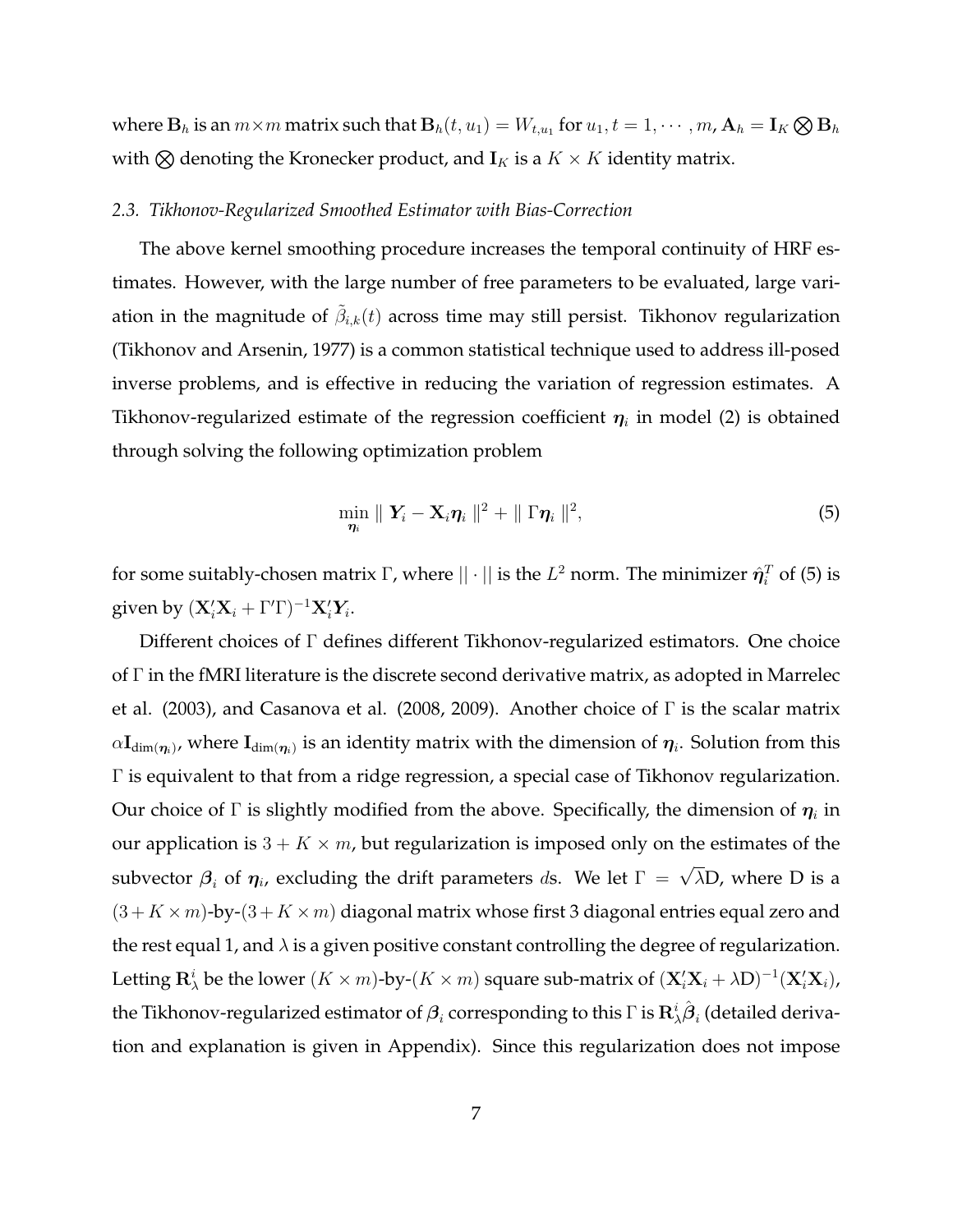any smoothness constraint,  ${\bf R}^i_\lambda \hat{\boldsymbol \beta}_i$  can still be rough. Therefore, we once again use kernel smoothing as in (4) to increase its temporal continuity and define a new estimator:  $\tilde{\bm{\beta}}^r_i = \mathbf{A}_h \mathbf{R}^i_\lambda \hat{\bm{\beta}}_i$ , which we call the Tik-Kern estimator. Comparing to the existing regularization methods that directly apply Tikhonov regularization, such as SFIR and Tik-GCV, the Tik-Kern estimator  $\tilde{\boldsymbol{\beta}}_{i}^{r}$  $\overline{i}_i$  separately impose the constraints for regularization and for smoothing.

Tikhonov regularization and kernel smoothing together greatly reduce the variances in estimating HRFs, but they can also lead to large biases without further adjustment. This motivates us to propose an additional bias-correction step to  $\tilde{\boldsymbol{\beta}}_{i}^{r}$  $i$ . It is easy to show that the bias of  $\tilde{\bm{\beta}}_{i}^{r}$  $\int_i^r$  equals  $[{\bf A}_h{\bf R}_\lambda^i - {\bf I}_{K\cdot m}]\,{\boldsymbol{\beta}}_i$ , depending on the underlying true  ${\boldsymbol{\beta}}_i.$  A close approximation to  $\boldsymbol{\beta}_i$  for each  $i$  is usually unavailable in practice. Intuitively, if the HRFs of sampled subjects for a given stimulus and a fixed brain region have similar functional shapes, each  $\bm{\beta}_{i,k}$  should be reasonably close to  $\sum_{i=1}^N\bm{\beta}_{i,k}/N$  (Liao et al., 2002; Henson et al., 2002). As such, one can use a sample-averaged estimate to approximate  $\boldsymbol{\beta}_i$  in the presence of multiple subjects. Specifically, building on top of  $\tilde{\bm{\beta}}^r$ , we propose the following bias-corrected estimator  $\tilde{\bm{\beta}}^{cor}$  (hereafter referred to as the BTik-Kern estimator):

$$
\tilde{\boldsymbol{\beta}}_i^{cor} = \tilde{\boldsymbol{\beta}}_i^r - \left(\mathbf{A}_h \mathbf{R}_{\lambda}^i - \mathbf{I}_{K \cdot m}\right) \tilde{\boldsymbol{\beta}}^0, \tag{6}
$$

where  $\tilde{\bm{\beta}}^0 = \mathbf{A}_{h_0}\sum_{i=1}^N\hat{\bm{\beta}}_i/N$ , and the initial smoothing bandwidth  $h_0$  is  $1/\sqrt{7/\text{TR}}$  (Goutte et al., 2000). Since  $h_0$  is relatively small,  $\tilde{{\boldsymbol \beta}}^0$  usually has small variance and bias. In our analysis, estimation of the HRFs will all base on the BTik-Kern estimator instead of the Tik-Kern estimator. Upon obtaining the estimates  $\tilde{\bm{\beta}}^{cor}$ , we extract the summary statistics of the HRF, such as time to peak (TTP), width (W), and height (HR), using procedures as described in Lindquist and Wager (2007) for further analysis. The various estimators introduced above is summarized in Table 1.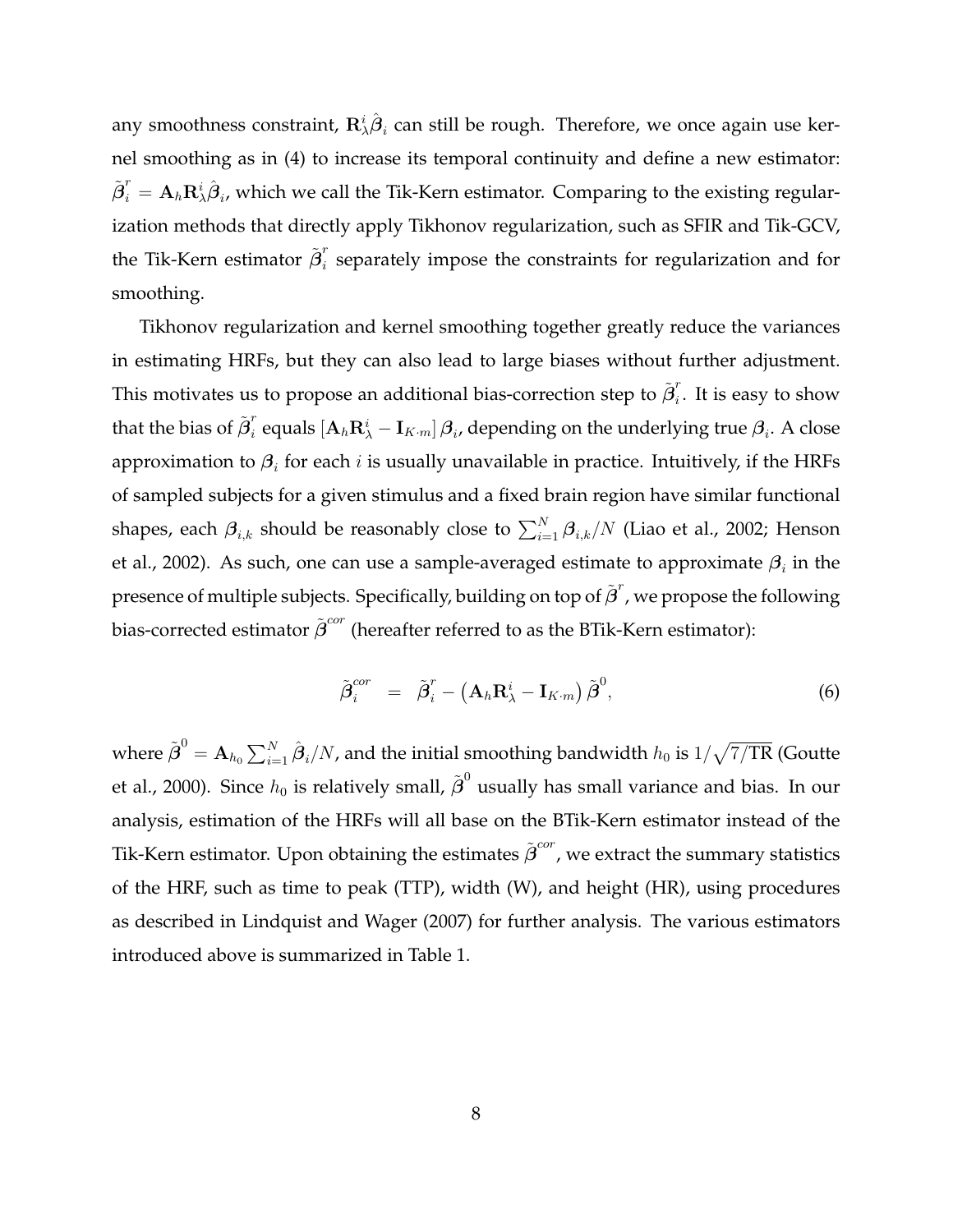| Estimator            | Description                                                            |
|----------------------|------------------------------------------------------------------------|
|                      | The OLS estimates                                                      |
|                      | The kernel-smoothed OLS estimator, used for hypothesis testing         |
| $\beta^r$ (Tik-Kern) | The Tikhonov-regularized estimator based on $\beta$                    |
| $A^{cor}$            | (BTik-Kern) The bias-corrected Tik-Kern estimator, used for estimation |

Table 1: Summaries of the estimators in Sections 2.2 and 2.3.

## *2.4. Kernel Estimate-Based Hypothesis Testing and Confidence Interval*

We now use the proposed estimators to perform statistical inferences for populationwide brain activity. First, we identify brain voxels that are responsive to a specific stimulus. Next, we identify brain voxels that function differently in response to different stimuli. We formulate these two goals as two corresponding hypothesis tests for each voxel: (1)  $H_0$  :  $\mathbb{E}(\beta_{i,k}) = \mu_k$  for some given stimulus  $k$ , where the expectation applies to all subjects, and  $\boldsymbol{\mu}_k$  is a pre-specified vector of constants which is usually a zero vector; and (2)  $H_0$  :  $\mathbb{E}(\beta_{i,k}) = \mathbb{E}(\beta_{i,k'})$  for  $k \neq k'.$ 

Distinct from the existing tests on a single aspect of the HRF (e.g., latency or magnitude), hypotheses (1) and (2) aim to detect any deviation from the null hypothesized HRF on the whole time domain, as they involve the entire vector of the HRF. We choose to construct test statistics based on the kernel-smoothed estimator  $\tilde{\beta}$  instead of the BTik-Kern estimator  $\tilde{\bm{\beta}}^{cor}.$  This is because (1)  $\mathbb{E}(\tilde{\bm{\beta}}_{i,k})~=~0$  as long as  $\mathbb{E}(\bm{\beta}_{i,k})~=~0,$  and (2)  $\mathbb{E}(\tilde{\bm{\beta}}_{i,k})\ =\ \mathbb{E}(\tilde{\bm{\beta}}_{i,k'})$  as long as  $\mathbb{E}(\bm{\beta}_{i,k})\ =\ \mathbb{E}(\bm{\beta}_{i,k'})$  for any fixed bandwidth  $h$ . However, this is not true for  $\tilde{{\boldsymbol \beta}}^{cor}$ , because regularization renders bias dependent of all the HRFs in the model under non-orthogonal designs (see Section 3). Thus, tests constructed using regularization-based estimators, including the SFIR and Tik-GCV estimators, will have an erroneous type I error as shown in the simulations later. Conceptually, the test statistics can be also constructed directly based on the OLS estimates  $\beta$ . However, since the kernel-smoothed estimator  $\beta$  has a much smaller variance, test statistics based on it will have a higher statistical power.

Due to the inhomogeneous variances across subjects, for the first hypothesis, we use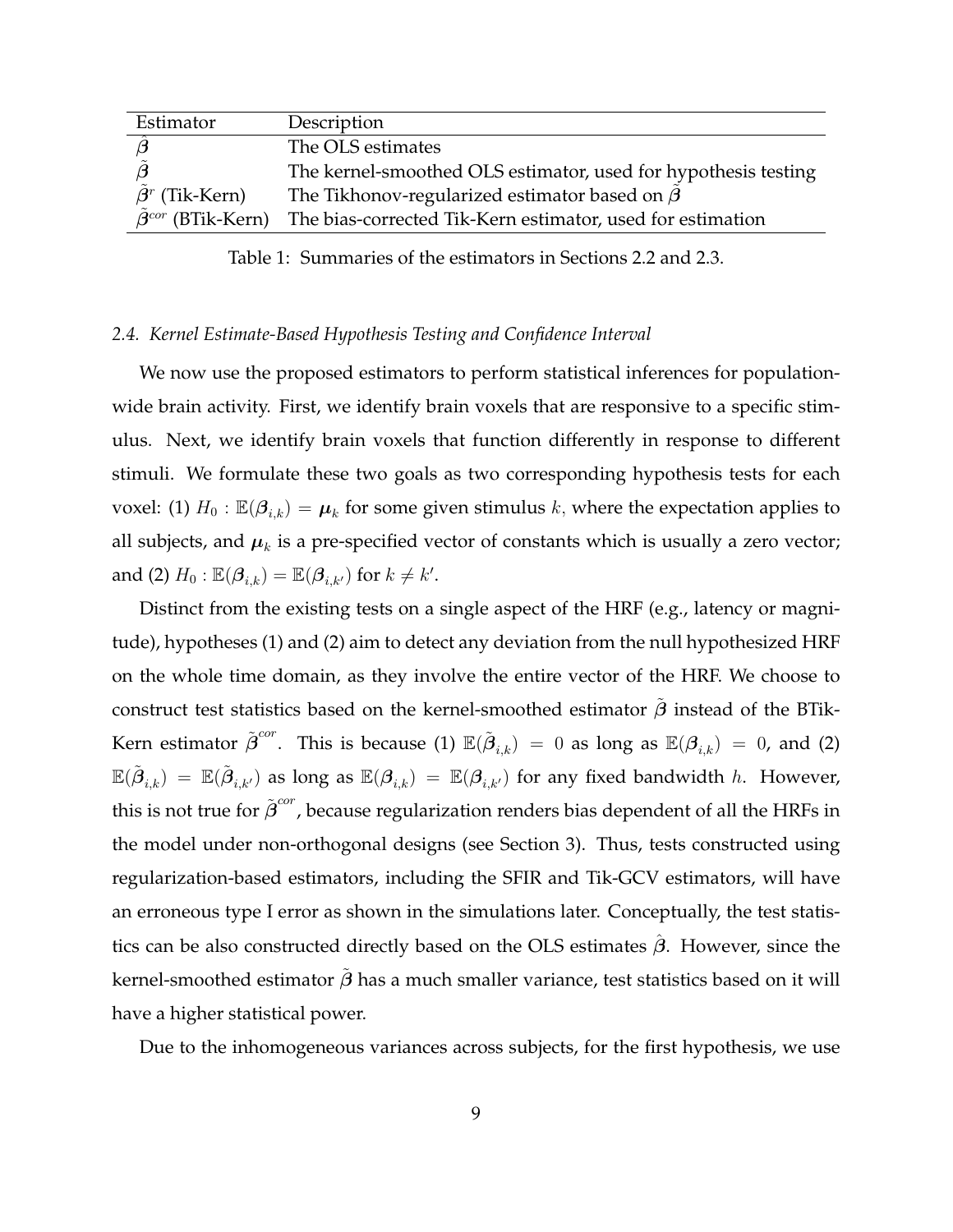$\mathbf{z}_{i,k}=(\tilde{\bm{\beta}}_{i,k}-\mathbf{B}_h\bm{\mu}_k)/\hat{\sigma}_i,$  where  $\hat{\sigma}_i$  is the OLS estimate of  $\sigma_i$ , to construct the Hotelling's T-square test statistic:

$$
U_k = N \bar{\mathbf{z}}_k' \Lambda_k^{-1} \bar{\mathbf{z}}_k,\tag{7}
$$

where  $\bar{z}_k$  and  $\Lambda_k$  are the sample average and the sample variance-covariance matrix of  $z_{i,k}$ , respectively. Assuming the fMRI data for a fixed voxel across different subjects are independent and identically distributed (i.i.d.), under the null hypothesis,  $(N-m)U_k/(m(N-m))$ 1)) follows an F distribution with degrees of freedom  $(m, N - m)$  (Hotelling, 1931). The i.i.d. assumption may not exactly hold in fMRI data; nevertheless, with large enough sample size N, the distribution of  $(N - m)U_k/(m(N - 1))$  under the null is still expected to closely approximate the F distribution. Then, given the significance level  $\alpha$ , the null is rejected if  $(N - m)U_k/(m(N - 1))$  is larger than 100(1 –  $\alpha$ )% percentile of  $F(m, N - m)$ . Similarly for the second hypothesis, let  ${\bf Z}_{k,k'}^i=(\tilde{\bm\beta}_{i,k}-\tilde{\bm\beta}_{i,k'})/\hat\sigma_i$ , for  $i=1,\cdots,N$ , and we use the following test statistic

$$
Q_{k,k'} = N\bar{\mathbf{Z}}'_{k,k'} \Omega_{k,k'}^{-1} \bar{\mathbf{Z}}_{k,k'},
$$
\n
$$
(8)
$$

where  $\bar{\bf Z}_{k,k'}$  and  $\Omega_{k,k'}$  are the sample average and variance-covariance matrix of  ${\bf Z}_{k,k'}^i$ . The null hypothesis is rejected at  $\alpha$  level if  $(N-m)Q_{k,k'}/(m(N-1))$  is larger than  $100(1-\alpha)\%$ percentile of  $F(m, N - m)$ .

Confidence intervals can also be constructed for the kernel smoothed HRF estimates. From equation (4), it is easy to show that  $\mathbb{V}(\tilde{\beta}_i) \ = \ \sigma_i^2 \mathbf{A}_h \Psi_i \mathbf{A}'_h$ , where  $\Psi_i$  is the lower  $(K \times m)$ -by- $(K \times m)$  square sub-matrix of  $(\mathbf{X}_i' \mathbf{X}_i)^{-1} \mathbf{X}_i' \Sigma_i \mathbf{X}_i (\mathbf{X}_i' \mathbf{X}_i)^{-1}$ . Here,  $\Sigma_i$  is estimated based on the model assumption such as AR(1) or AR(2) for  $\varepsilon_i$  (Worsley et al., 2002), and  $\sigma_i^2$  is estimated by its OLS estimate  $\hat{\sigma}_i^2$ .

Let  $\bm{\tau}_i$  =  $(\tau^i_{1,1}, \ldots \tau^i_{1,m}, \ldots, \tau^i_{K,1}, \ldots, \tau^i_{K,m})'$  be  $\text{diag}(\mathbf{A}_h \Psi_i \mathbf{A}'_h)$ , where  $\text{diag}(\cdot)$  represents the diagonal vector of a square matrix. A 95% confidence band for the individual  $i$ 's and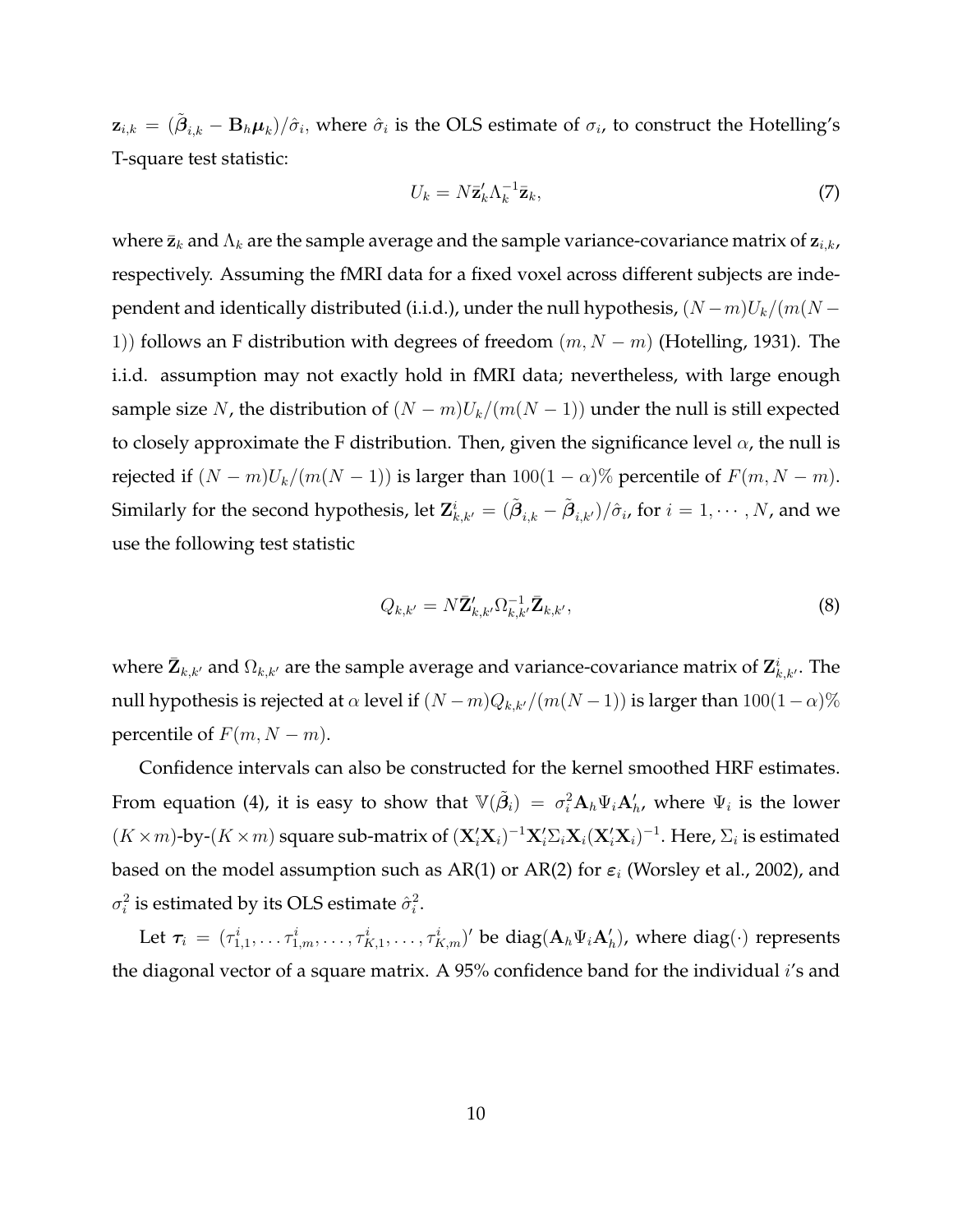the population-averaged HRF estimates are

$$
\tilde{\beta}_i \pm 2 \hat{\sigma}_i \sqrt{\tau}_i
$$
, and  $\frac{1}{N} \sum_{i=1}^N \tilde{\beta}_i \pm 2 \sqrt{\frac{1}{N} \sum_{i=1}^N \hat{\sigma}_i^2 \tau_i}$ ,

respectively. Based on the variance matrix for the entire curve of the HRFs for all stimuli, confidence intervals for the difference between the HRFs corresponding to different stimuli can also be constructed. Specifically, let  $\varsigma^i_{k,k'}=\text{diag}(\mathbf{S}_{k,k'}\mathbf{A}_h\Psi_i\mathbf{A}_h'\mathbf{S}_{k,k'}')$ , where  $\mathbf{S}_{k,k'}$  is an  $m$ -by- $K \times m$  matrix, whose  $(l, (k-1)m+l)$ th and  $(l, (k'-1)m+l)$ th entries equal 1 and -1 respectively for  $l = 1, ..., m$ , and the rest entries equal zero. Then a 95% confidence band for the difference between the  $k$ th and  $k'$ th sample-averaged HRFs is given by

$$
\bar{\mathbf{Z}}_{k,k'} \pm 2\sqrt{\frac{1}{N}\sum_{i=1}^N \hat{\sigma}_i^2 \boldsymbol{\varsigma}_{k,k'}^i}.
$$

## *2.5. Algorithms for Parameter Selection*

We propose two algorithms for selecting the optimal parameters respectively for the kernel-smoothed estimator  $\tilde{\bm{\beta}}_{i,k}$  and the regularized estimator  $\tilde{\bm{\beta}}^{cor}_{i,k}.$  Mean squared error (MSE) is typically used as the criterion for parameter selection. The  $\sigma_i^{2}$ 's are highly heteroscedastic across subjects in real applications; therefore, it is appropriate to weight each subject's fMRI data inversely proportional to  $\sigma_i^2$  in population-wide inferences: the weighted MSE (WMSE) is used as the criterion instead. For the kernel-smoothed estimator  $\tilde{\bm{\beta}}_{i,k}$ , only bandwidth  $h$  needs to be selected. Define the WMSE of  $\tilde{\bm{\beta}}_{i,k}$  as

WMSE<sub>k</sub>(h) = 
$$
\frac{1}{N} \sum_{i=1}^{N} \mathbb{E} ||\tilde{\beta}_{i,k} - \beta_{i,k}||^2 / \sigma_i^2
$$
.

Since the true  $\beta_{i,k}$ 's are unknown, we approximate  $\mathsf{WMSE}_k(h)$  for each candidate  $h$  and select the one that minimizes the WMSE estimate. We describe the technical derivations of  $\text{WMSE}_k(h)$  in the Appendix and present the selection algorithm below.

*Algorithm 1 for selecting bandwidth* h *for the kernel-smoothed estimator* β˜.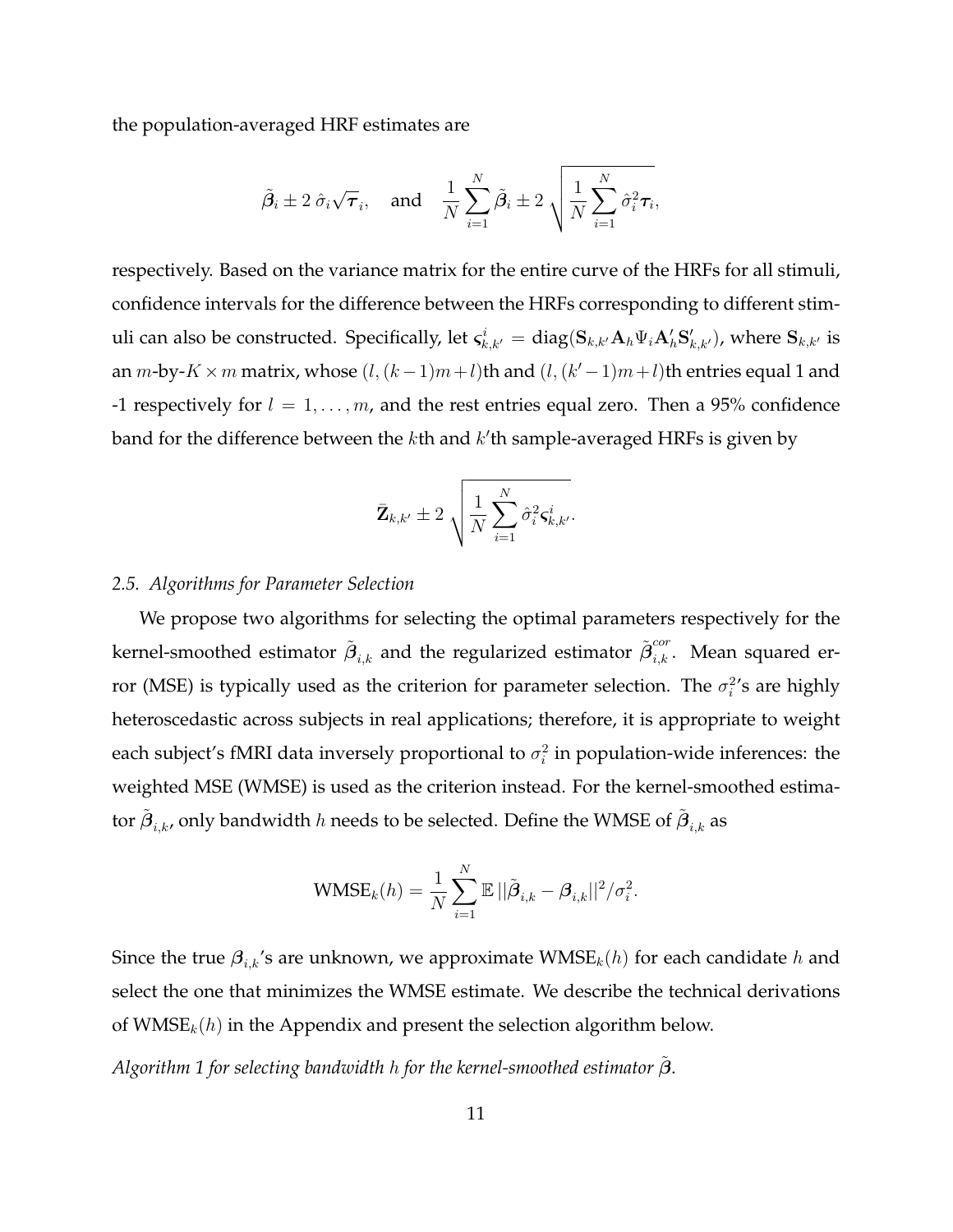- 1. Starting from an initial bandwidth  $h_0 = 1/\sqrt{7/TR}$ , for each stimulus  $k$  calculate  $\tilde{\boldsymbol{\beta}}_{i,k}$ for  $i=1,\ldots,N$ , and their average, which is denoted by  $\tilde{\boldsymbol{\beta}}^0_{\cdot,l}$  $\frac{6}{k}$ .
- 2. For every subject  $i$ , calculate the OLS estimate  $\hat{\sigma}_i^2$  of the variance  $\sigma_i^2$  of the regression error in model (2). For each candidate  $h$ , calculate matrix  $B_h$  and  $A_h$ . Assuming  $\Sigma_i = \mathbf{I}_T$ , let

$$
(\tau_{1,1}^i,\ldots,\tau_{1,m}^i,\ldots,\tau_{K,1}^i,\ldots,\tau_{K,m}^i)' = \text{diag}(\mathbf{A}_h\Psi_i\mathbf{A}_h'),
$$

where  $\Psi_i$  is the lower  $(K \times m)$ -by- $(K \times m)$  square sub-matrix of  $({\bf X}_i' {\bf X}_i)^{-1}$ .

3. For each candidate h, get an estimate of  $WMSE_{k}(h)$  as

$$
\widehat{\text{WMSE}}_k(h) = \sum_{i=1}^N \frac{1}{N} \sum_{t=1}^m \tau_{k,t}^i + \sum_{i=1}^N \frac{1}{N \hat{\sigma}_i^2} \tilde{\boldsymbol{\beta}}'_{\cdot k(h_0)} (\mathbf{B}_h - \mathbf{I}_m)' (\mathbf{B}_h - \mathbf{I}_m) \tilde{\boldsymbol{\beta}}_{\cdot k}^0.
$$

4. Choose the h that leads to the smallest  $\hat{\text{WMSE}}_k(h)$  for each  $k$ , or choose a universal  $h$  that minimizes  $\sum_{k=1}^K \widehat{\text{WMSE}}_k(h).$ 

Choosing the proper values of h and  $\lambda$  that control the extent of smoothing and regularization is crucial in balancing the variance and bias of the BTik-Kern estimator  $\tilde{\bm{\beta}}^{cor}_{i,k}.$ We note that even though  $\tilde{\beta}^{cor}_{i,k}$  is the estimator we use in analysis, parameter selection is easier to be conducted on the intermediate Tik-Kern estimator  $\tilde{\bm{\beta}}^r_{i,k}$  (here  $\tilde{\bm{\beta}}^r_{i,k}$  denotes the sub-vector of  $\tilde{\bm{\beta}}_i^r$  $\hat{a}_i$  corresponding to  $\boldsymbol{\beta}_{i,k}$ ). Generalized cross-validation (GCV) (Wahba, 1990) is a standard method for choosing the regularization parameter, and was employed by Casanova et al. (2008, 2009). GCV improves upon the time-consuming leave-one-out ordinary cross-validation (OCV). However, GCV cannot be applied to select parameters for the Tik-Kern estimator, whose prediction errors are different from those of the purely Tikhonov-regularized estimators. Moreover, GCV cannot be used to choose different optimal parameters for different HRFs. To avoid conducting the computationally intensive OCV, we developed a fast algorithm for choosing h and  $\lambda$  that minimize the WMSE of  $\tilde{\bm{\beta}}^{r}_{i,k}$ , and its computational time is of the same order as  $T\times N$  for each voxel given the length of HRF and the number of stimuli.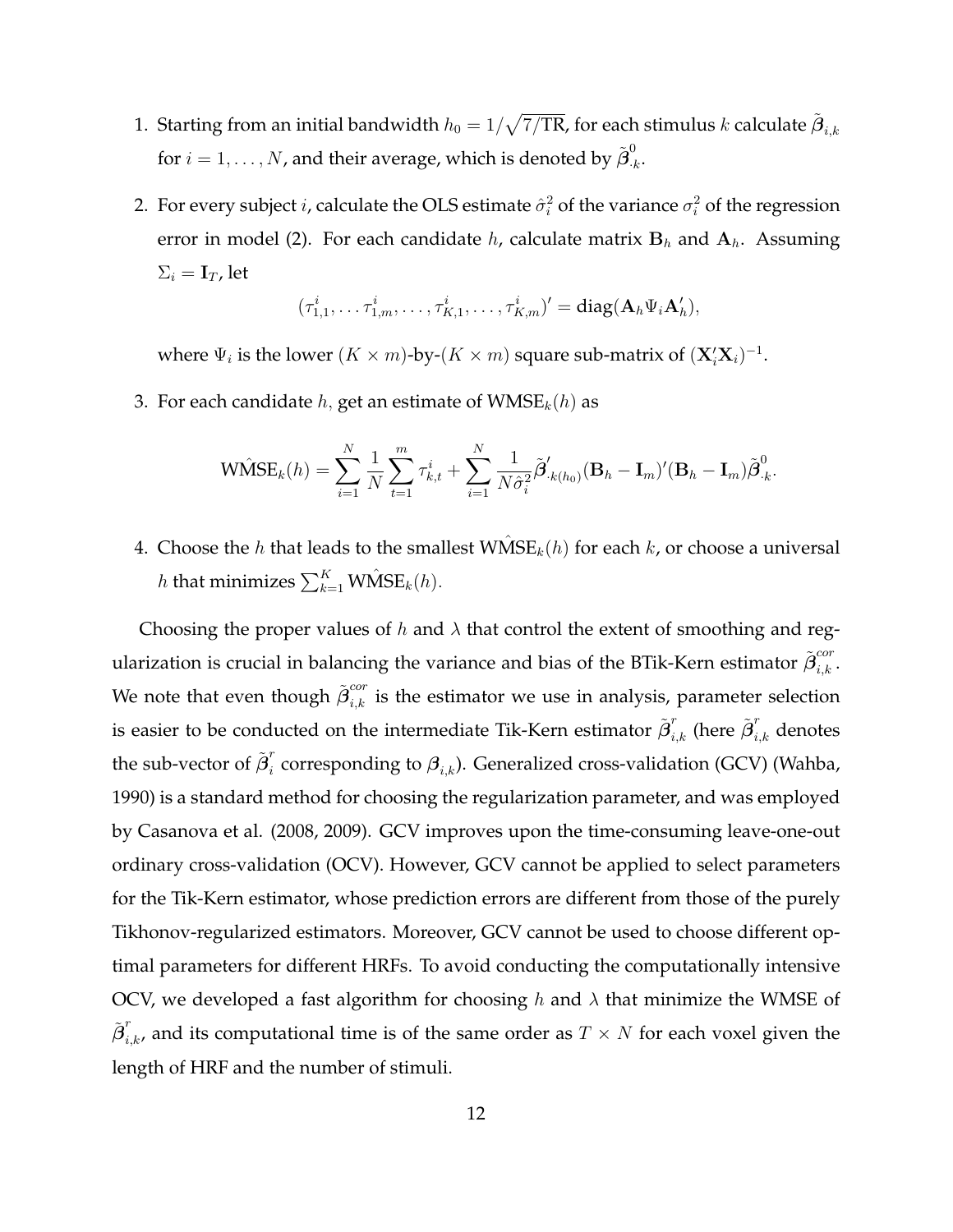We define the WMSE of  $\tilde{\bm{\beta}}^r_{i,k}$  as  $\text{WMSE}_k(h,\lambda) = \sum_{i=1}^N \mathbb{E} \, ||\tilde{\bm{\beta}}^r_{i,k} - \bm{\beta}_{i,k}||^2/(N\sigma_i^2).$  The algorithm is presented below.

Algorithm 2 for selecting h and  $\lambda$  for the Tik-Kern estimator  $\tilde{\bm{\beta}}^r.$ 

- 1. Starting from an initial bandwidth  $h_0 = 1/\sqrt{7/\text{TR}}$ , compute  $\tilde{\bm{\beta}}_{\cdot k}^0$  as in Algorithm 1.
- 2. Estimate  $\sigma_i^2$  in model (2) by its OLS estimate  $\hat{\sigma}_i^2$  for each subject  $i$ .
- 3. For each candidate  $h$ , calculate matrix  $\mathbf{B}_h$  and  $\mathbf{A}_h$ . Let

$$
(b_1^i(1),\ldots,b_1^i(m),b_2^i(1),\ldots,b_K^i(m))'=\big(\mathbf{A}_h\mathbf{R}_{\lambda}^i-\mathbf{I}_{K\cdot m}\big)\tilde{\boldsymbol{\beta}}_{\cdot k}^0,
$$

and  $(\tau^i_{1,1}, \ldots \tau^i_{1,m}, \ldots, \tau^i_{K,1}, \ldots, \tau^i_{K,m})' = \text{diag}(\mathbf{A}_h \mathbf{R}_{\lambda}^i \Psi_i(\mathbf{R}_{\lambda}^i)'\mathbf{A}_h').$ 

4. For each combination of candidate  $(h, \lambda)$ , get an estimate of  $WMSE_k(h, \lambda)$  as

$$
\widehat{\text{WMSE}}_k(h, \lambda) = \sum_{i=1}^N \frac{1}{N} \sum_{t=1}^m \tau_{k,t}^i + \sum_{i=1}^N \frac{1}{N \hat{\sigma}_i^2} \sum_{t=1}^m (b_k^i(t))^2.
$$

5. Choose the h and  $\lambda$  that minimize  $\mathsf{WMSE}_k(h, \lambda)$  for each stimulus k or select a universal pair  $(h, \lambda)$  that leads to the smallest  $\sum_{k=1}^K \mathsf{W}\hat{\mathsf{M}}\mathsf{SE}_k(h, \lambda).$ 

In the above two algorithms, the OLS estimates  $\hat{\sigma}_i^2$  are calculated assuming that the error terms  $\varepsilon_i$  are i.i.d. The simulations in Section 3.1 suggest that the proposed methods are robust to this assumption. In practice, we do not select the optimal parameters for each voxel, instead we select one set of optimal parameters for each region of interest (ROI) based on the data from one representative voxel or averaged data of the ROI.

#### **3. Results**

In this section, we present the results obtained from simulated data and an eventrelated fMRI dataset, where the proposed estimation and testing methods are compared with three existing methods with similar order of computation: the Tik-GCV (Casanova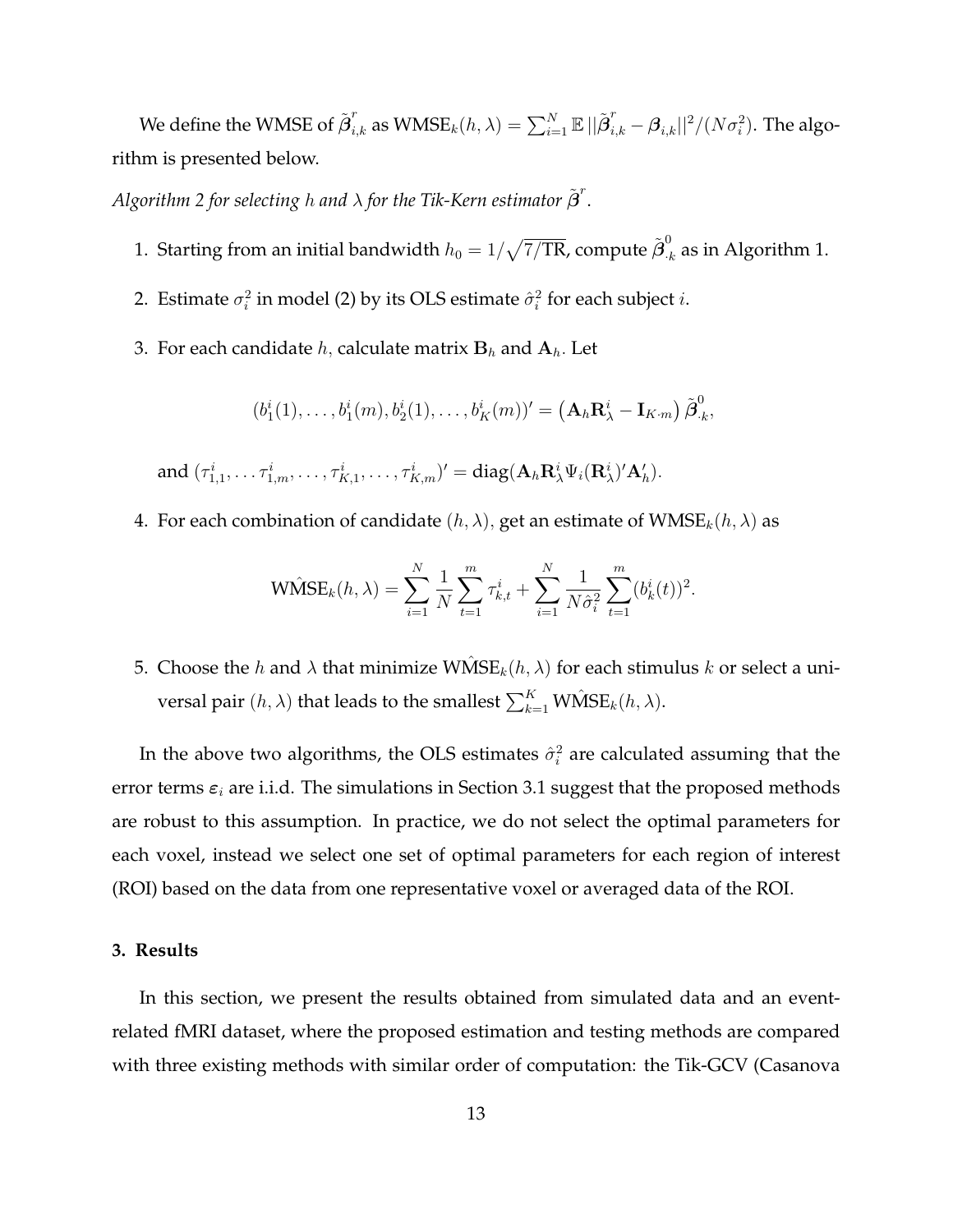et al., 2008), the SFIR (Goutte et al., 2000), and the basis set method (Friston et al., 1998) that represents the HRF by a linear combination of the canonical HRF and its temporal derivative (referred to as the canonical method hereafter).

#### *3.1. Simulated data*

**Signal Generation.** The simulated data follow the experimental design of the real data — the MID experiment. In summary, fMRI data for  $N = 19$  subjects (the sample size of the real data) were simulated. For each subject, we generated 223 frames of fMRI data separated by 2s (TR) from an event-related design with six different stimuli, excluding the first four frames ( $T = 219$ ). More details of the design are described in Section 3.2. Two simulations are conducted: the first focuses on examining the performance of the proposed method for various possible HRFs and the second focuses on a scenario closely matching the real MID data.

*Simulation 1.* Six HRFs were considered: the first is a zero function, corresponding to non-responsive voxels; and the remaining five ( $k = 2, ..., 6$ ) follow the form  $h_{i,k}(t) =$  $A_{i,k} \cdot f_{i,k}(t+\delta_{i,k})$  for  $i=1,\ldots,N$ , where  $A_{i,k}$  and  $\delta_{i,k}$  are the subject-specific magnitude and latency, respectively. The function  $f_{i,k}(t)$  controls the shape of the HRFs and is assumed to be the difference of two gamma density functions (Worsley et al., 2002) as follows (subscript  $k$  is dropped here):

$$
f_i(t) = b_{1,i}^{a_{1,i}} \frac{t^{a_{1,i}-1} \exp(-b_{1,i}t)}{\Gamma(a_{1,i})} - c \cdot b_{2,i}^{a_{2,i}} \frac{t^{a_{2,i}-1} \exp(-b_{2,i}t)}{\Gamma(a_{2,i})}.
$$
 (9)

The parameters for each simulated HRF are given in Table 2 and examples of the simulated HRFs are displayed in Figure 1. Specifically, the second and third HRFs both follow the canonical form in SPM, differing in subject-specific magnitude and latency. The fourth and fifth HRFs across subjects also differ in magnitude and latency, but both have different functional forms from the canonical one. In addition, to investigate the limitation of the proposed method, we purposely set the range of the latency variation of the fifth HRF comparable to its W (2s). The functional form of the sixth HRF is distinct from the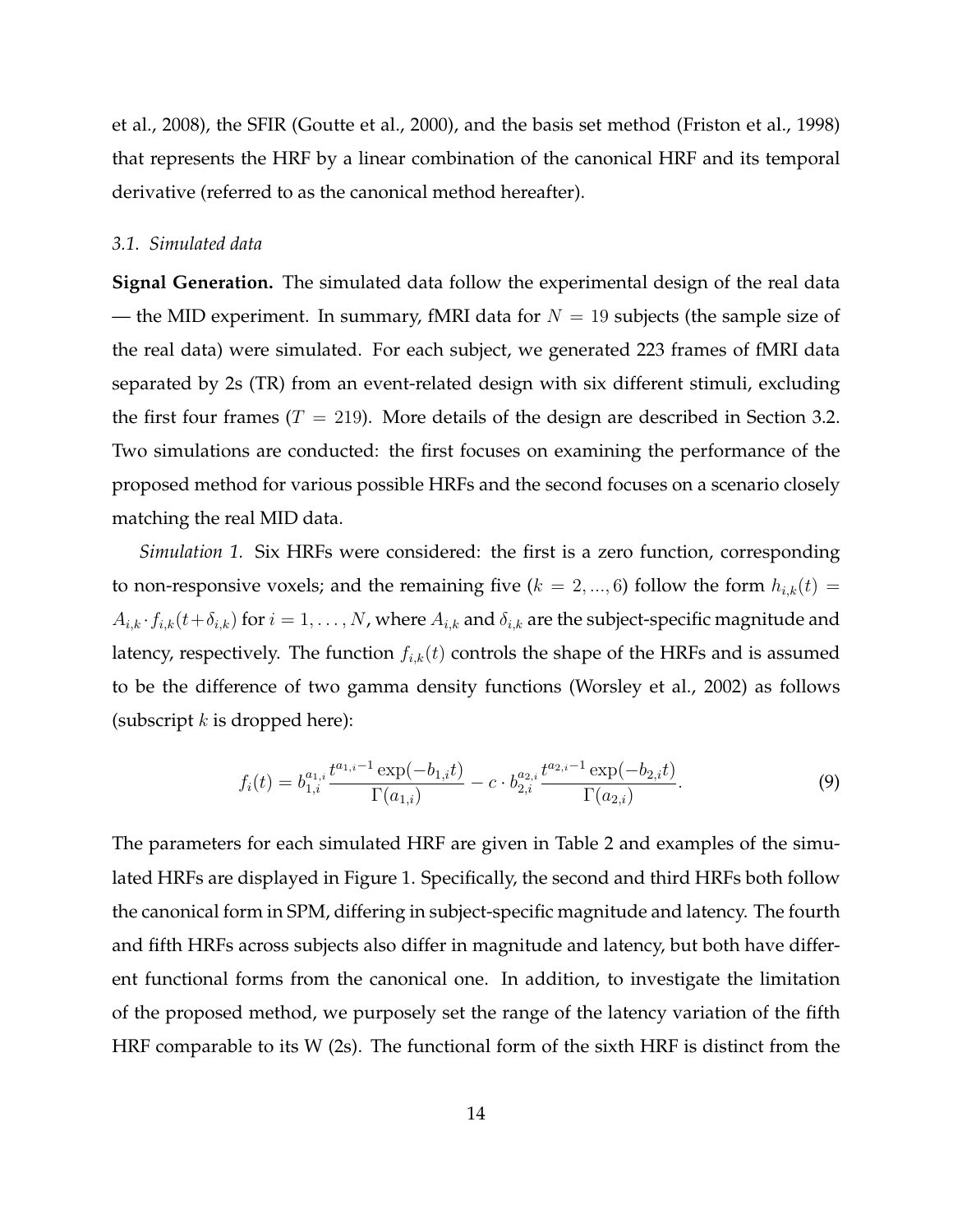| $\kappa$ | $A_{i,k}$               | $o_{i,k}$      | $a_{1,i}$ | $a_{2,i}$ | $v_{1,i}$ | $b_{2,i}$ | C   |
|----------|-------------------------|----------------|-----------|-----------|-----------|-----------|-----|
|          | $N(300, 50^2)$          |                |           | 16        |           |           | 1/6 |
| 3        | $A_{i,2}$ +U(30, 50)    | $U(-0.2, 0.2)$ | b         | 16        |           |           | 1/6 |
|          | U(200, 700)             |                | 20        | 22        |           |           | 2/3 |
| 5        | $A_{i,4} + U(100, 200)$ | $U(-1,1)$      | 20        | 22        |           |           | 2/3 |
| h        | U(300, 800)             |                | U(18,22)  | U(20,24)  | U(3,4)    | U(3,4)    | 1/6 |

Table 2: The parameters of the simulated HRFs  $h_{i,k}$ .



Figure 1: Examples of simulated HRFs: (a) one simulated HRF for each of stimuli 2 to 5. (b) several simulated HRF 6

canonical form and differs in shape across subjects.

Following Casanova et al. (2008), we simulated the error term  $\varepsilon_i$  from an autoregressive model of order 4 (AR(4)), representing a structure with a strong autocorrelation (the lag-1 and lag-2 correlations of the errors are 0.73 and 0.53, respectively; the more detailed autocorrelation function is provided in the supplementary file):

$$
\varepsilon_i(t) = 0.37 \, \varepsilon_i(t-1) + 0.14 \, \varepsilon_i(t-2) + 0.05 \, \varepsilon_i(t-3) + 0.02 \, \varepsilon_i(t-4) + e_i(t),
$$

where  $e_i(t) \stackrel{i.i.d}{\sim} \text{N}(0,\sigma_i^2)$ . To reflect the heteroscedastic variances across subjects in practice, we let  $\sigma_i \sim \text{Gamma}(1, 1/10) + 10$ . For individual subject's fMRI, the signal-to-noise ratio (SNR) defined as  $10\log_{10}\left[\frac{\text{var}(\text{signal})}{\text{var}(\text{noise})}\right]$  ranges between -3 to 16 with 99% of probability. Independent errors were also simulated and the results were very similar (details are presented in the online supplementary document). This suggests that the proposed methods are robust to the noise autocorrelation structure under this experimental design.

We simulated 100 i.i.d. fMRI data sets. Within each simulation, we first generated  $N =$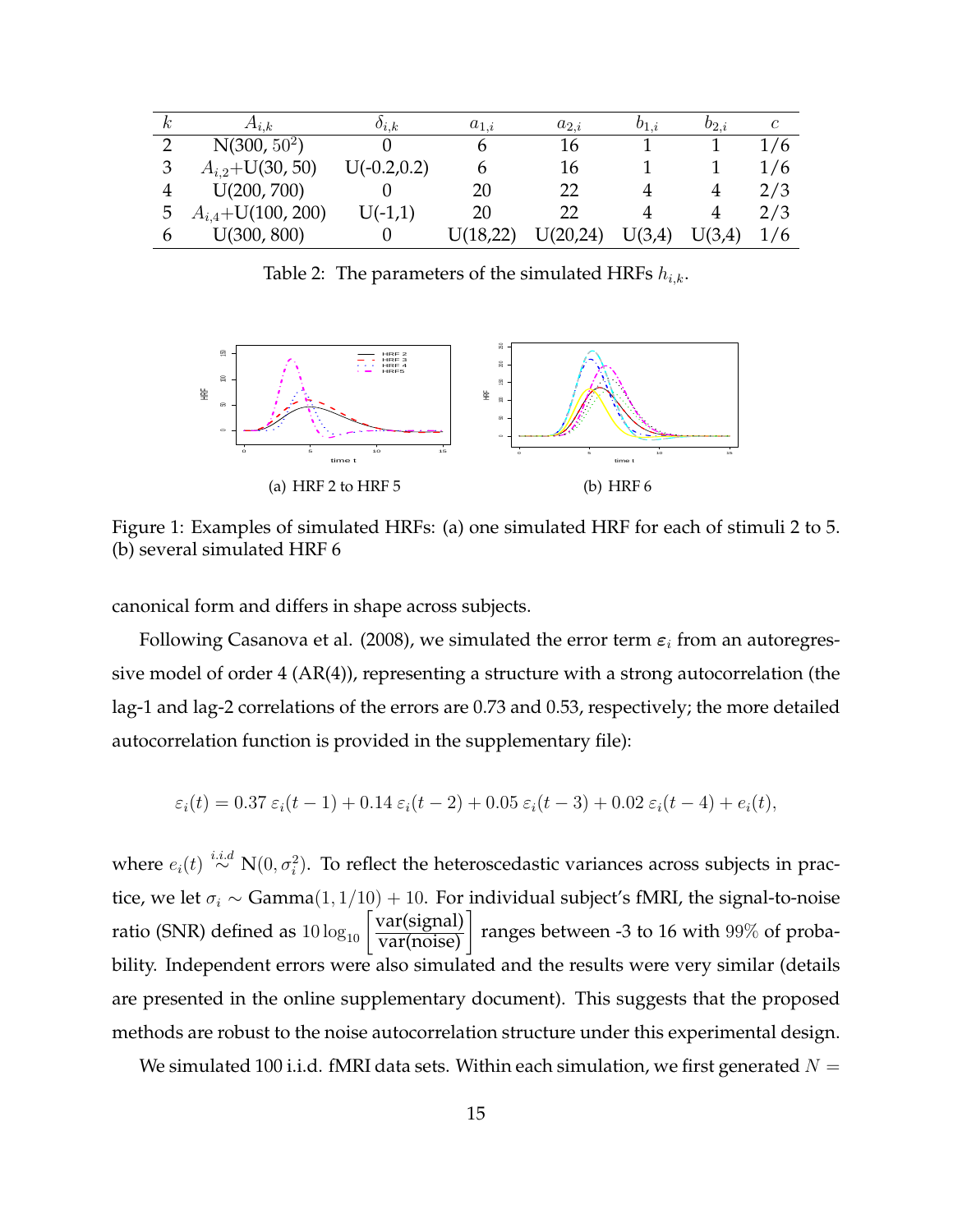19 sets of random functions  $h_{i,k}(t)$  for  $k = 1, \ldots, 6$ , and then computed the observed fMRI time series  $Y_i$  from the GLM (2) using the design matrices  $X_i$ , the simulated error term  $\varepsilon_i(t)$ , and a simulated quadratic drift term  $d_{0,i} + d_{1,i} \cdot t + d_{2,i} \cdot t^2$  with  $d_{0,i} \sim U(-1,1), d_{1,i} \sim$ U(−0.1, 0.1), and  $d_{2,i} \sim U(-0.05, 0.05)$ , where U(a,b) denotes uniform distribution with minimum a and maximum b.

*Simulation 2.* The model for Simulation 2 is chosen to better resemble the real MID data with the following key properties: (1) brain responses to most of the stimuli are inactive, (2) neuro-activities across subjects have a large variation, (3) the magnitudes are positively correlated with the error variance, and (4) the drift terms are in a much larger scale than HRFs. Specifically, the same experimental design as in Simulation 1 is used, and the first four HRFs are set to zero. We let  $h_{i,5}(t) = h_{i,6}(t) = A_{i,6}f_i(t)$  using the same  $f_i(t)$  as that of the sixth stimulus in Simulation 1, and let  $A_{i,6}$  be simulated from a mixture of uniforms: four out of N from  $Unif(100, 200)$  and the rest from  $Unif(6000, 8000)$ . The error terms  $\varepsilon_i(t)$  are generated under the same AR(4) model as above except that the  $\sigma_i$ 's are from  $\Gamma(2,1/10) + 20$ , and are ordered to have the same rank as that of  $A_{i,6}$ , representing a strong positive correlation with the magnitudes. The fMRI data were simulated in the same manner as Simulation 1 with  $d_{0,i}$  ~ U(8000, 15000),  $d_{1,i}$  ~ U(−2, 3), and  $d_{2,i} \sim U(-0.01, 0.01).$ 

## **Statistical Analysis and Discussion**

To compare the different estimation methods, we used the criterion of average relative error (ARE):

$$
e(S_k) = \frac{1}{N} \sum_{i=1}^{N} \frac{|S_{i,k} - S_{i,k}^{est}|}{S_{i,k}}, \quad e(\text{RMSE}_k) = \frac{1}{N} \sum_{i=1}^{N} \frac{\parallel \beta_{i,k} - \tilde{\beta}_{i,k}^{est} \parallel}{\parallel \beta_{i,k} \parallel},
$$

where  $S$  stands for a summary statistic of the HRF, including HR, TTP, and W, and RMSE stands for root mean squared error.

*Simulation 1.* The median AREs of the estimates for the HRFs by different methods in Simulation 1 are summarized in Table 3. In the estimation of the first five HRFs, the BTik-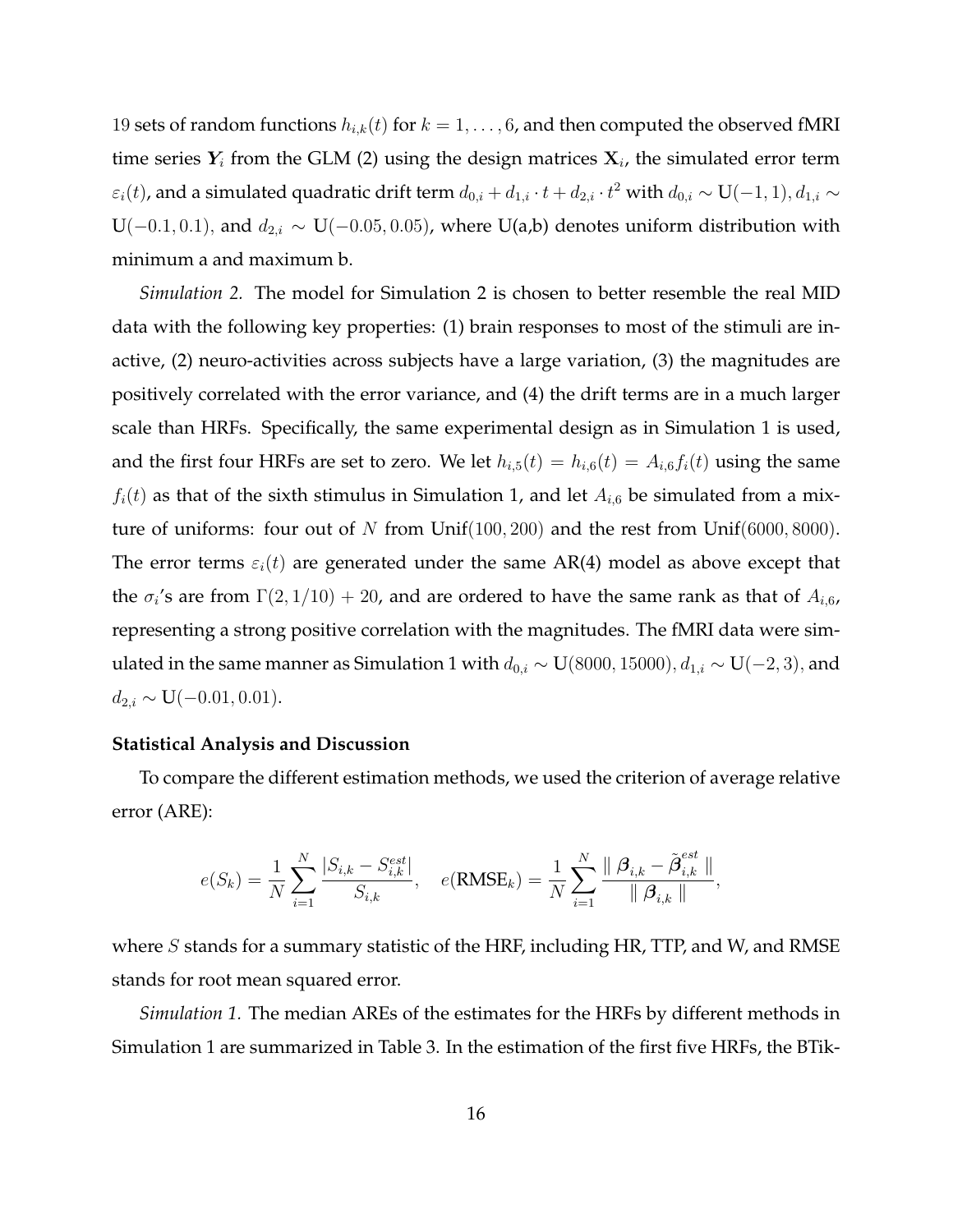|             | HRF $k$        | BTik-Kern | Tik-GCV | SFIR $(g = 1)$ | SFIR $(g = 10)$ | Canonical |
|-------------|----------------|-----------|---------|----------------|-----------------|-----------|
|             | $\overline{2}$ | 0.34      | 0.54    | 0.66           | 0.75            | 0.83      |
|             | 3              | 0.25      | 0.60    | 0.27           | 0.36            | 1.70      |
| <b>HR</b>   | $\overline{4}$ | 0.47      | 0.67    | 0.75           | 0.92            | 0.83      |
|             | 5              | 0.36      | 0.57    | 0.65           | 0.83            | 0.58      |
|             | 6              | 0.36      | 0.58    | 0.57           | 0.73            | 0.82      |
|             | $\overline{2}$ | 0.21      | 0.62    | 0.67           | 0.75            | 0.50      |
|             | 3              | 0.19      | 0.43    | 0.43           | 0.48            | 0.28      |
| <b>TTP</b>  | 4              | 0.19      | 0.76    | 0.52           | 0.76            | 1.20      |
|             | 5              | 0.14      | 0.50    | 0.26           | 0.47            | 0.45      |
|             | 6              | 0.11      | 0.17    | 0.07           | 0.06            | 0.68      |
|             | $\overline{2}$ | 0.29      | 0.52    | 0.66           | 0.60            | 0.27      |
|             | 3              | 0.19      | 0.45    | 0.30           | 0.33            | 0.07      |
| W           | $\overline{4}$ | 0.24      | 1.34    | 0.28           | 0.31            | 1.28      |
|             | 5              | 0.50      | 1.50    | 0.14           | 0.13            | 1.50      |
|             | 6              | 0.20      | 0.58    | 0.13           | 0.13            | 0.70      |
|             | $\overline{2}$ | 0.78      | 1.28    | 1.09           | 1.11            | 1.65      |
|             | 3              | 0.60      | 1.19    | 0.71           | 0.75            | 1.68      |
| <b>RMSE</b> | 4              | 0.89      | 1.68    | 1.23           | 1.18            | 2.36      |
|             | 5              | 0.79      | 1.24    | 0.84           | 0.92            | 1.58      |
|             | 6              | 0.61      | 0.86    | 0.69           | 0.78            | 1.34      |

Table 3: Median AREs for estimating HR, TTP, W and RMSE of the simulated HRFs from different methods in Simulation 1.

Kern estimator clearly outperforms the other methods except for SFIR in approximating W of the fifth HRF. This is because when the horizontal shifts of HRFs are comparable to their W, the sample-averaged (averaged for each time point) HRF with an enlarged W has a very different shape from the individual ones, thus BTik-Kern leads to a biased estimate of W. Similarly, in the sixth simulation scenario, when very large variations in HRF curves exist across subjects, an over-shrinkage by BTik-Kern is possible for curves far away from the average curve, which explains why BTik-Kern is slightly inferior to SFIR in estimating TTP and W of the sixth HRF. Nevertheless, the advantage of BTik-Kern in estimating the whole HRF curve (measured by the RMSE) is still evident even under the sixth scenario. Interestingly, the canonical method leads to larger errors than BTik-Kern even when the underlying HRFs follow the canonical form  $(k = 2, 3)$ . This is possibly due to a poor overall model fitting when the other HRFs are distinct from the canonical form, since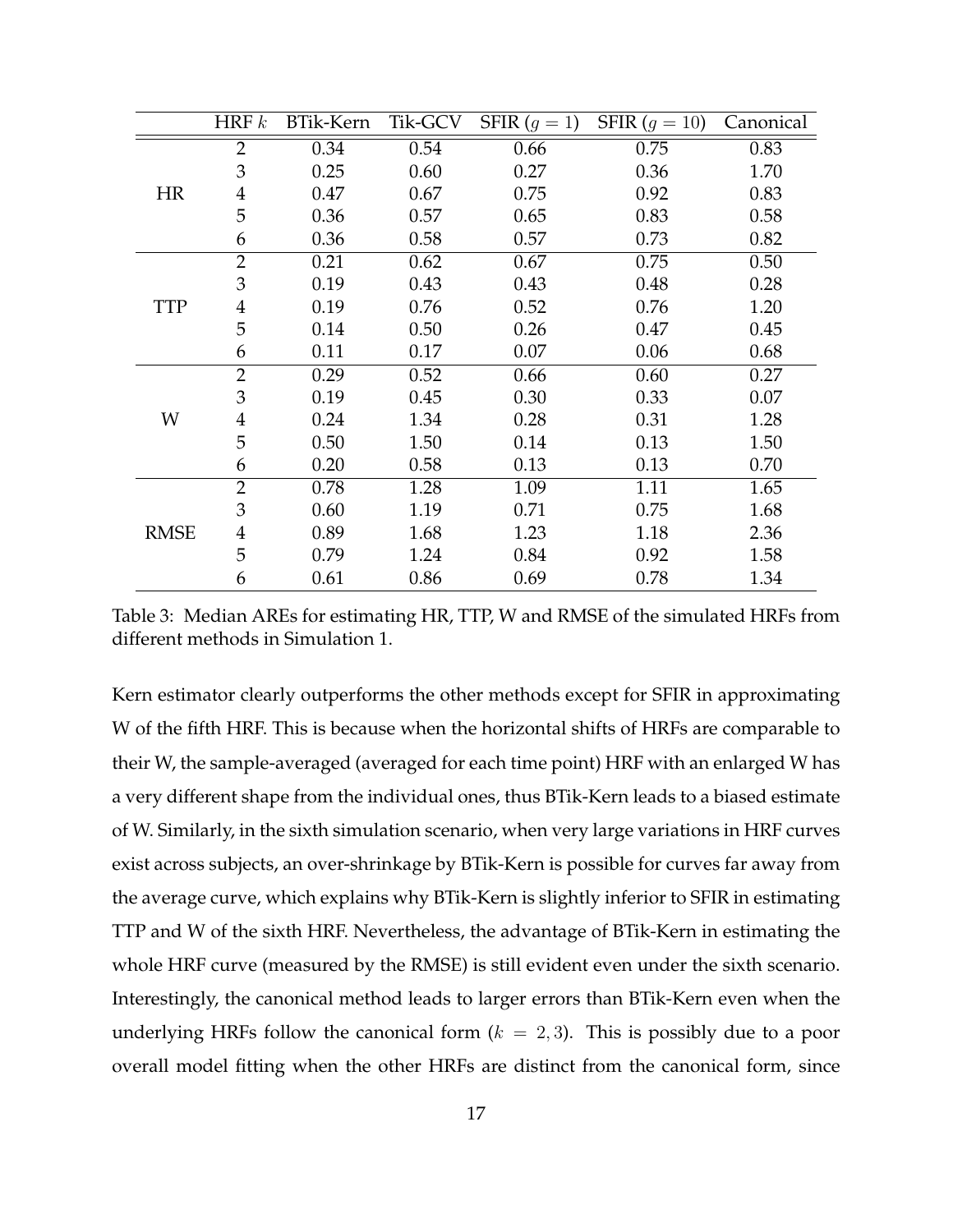the HRFs corresponding to different stimuli are estimated simultaneously. The separate effects of kernel-smoothing, regularization, and bias correction on the HRF estimation are clearly illustrated in Figure 2, where the estimation of one  $h_{i,2}(t)$  is used as an example: kernel-smoothing increases the temporal continuity of the OLS estimate; regularization further reduces the variability of the estimate in magnitude, but also introduces a large bias; the bias-correction step adjusts this bias and nearly recovers the underlying truth.



Figure 2: Four estimates of a random  $h_{i,2}$ : (a) the OLS estimate of the HRF with randomly generated fMRI data; (b) the kernel-smoothed estimate using the selected  $h$ ; (c) the Tikhonov-regularized and smoothed estimate (Tik-Kern) using the selected h and  $\lambda$ ; (d) the bias-corrected (BTik-Kern) estimate using the selected h and  $\lambda$ .

For hypothesis testing, the proposed kernel-smoothed tests, based on statistics (7) and (8), are compared with the Hotelling's t-tests of HRF estimates obtained from Tik-GCV and SFIR. The parametric canonical method is excluded from the comparison, because the resulting estimates with similar shapes are not suitable for Hotelling's tests. Readers are referred to Calhoun et al. (2004) and Lindquist et al. (2009) for details of hypothesis testing based on the canonical method. Here we first evaluated the type I error of the tests by testing the significance of the first HRF — since  $h_1 = 0$ , any significant result detected by a test is a type I error. The proposed test (7) has a much smaller type I error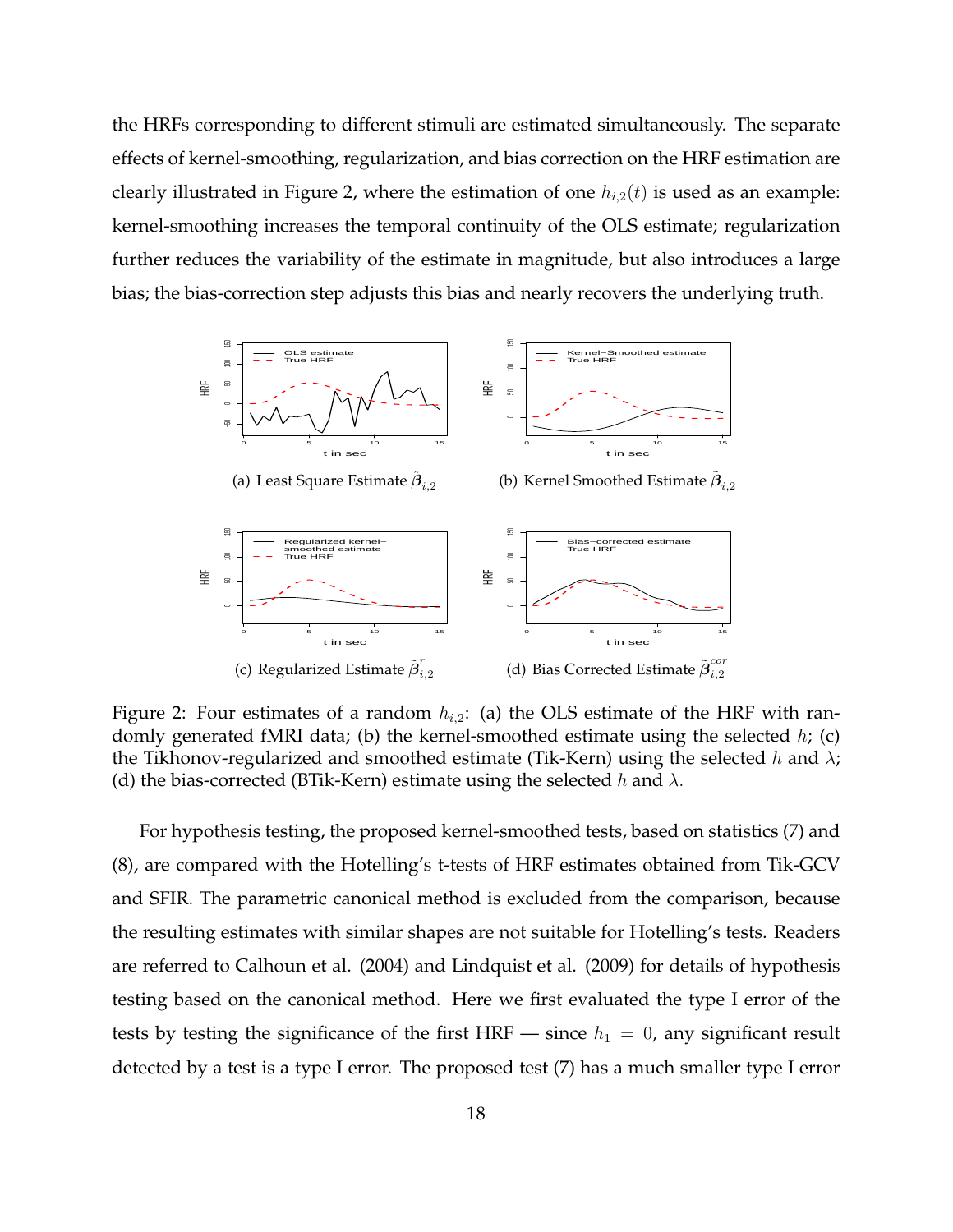than the tests by the other methods as shown in the first column of Figure 3. In fact, tests based on the Tik-GCV and SFIR with inflated type I error resulted from the bias induced by the regularization incorrectly rejected the null (no signal) at the 5% level in almost all of the simulations, while the kernel-smoothed tests did so in 20% of the simulations due to the almost singular design matrix. We found that if the design matrix is nonsingular, the kernel-smoothed tests will achieve the nominal 5% significance level, while Tik-GCV and SFIR still have inflated type-I error (the simulation result is illustrated in the supplementary file).



Figure 3: **The P-values of testing HRFs using different methods in Simulation 1.**

To evaluate the statistical power of the tests, we conduct tests on the difference between pairs of the HRFs—since the underlying truth is  $h_{i,k} \neq h_{i,k}$ , any failure in rejecting the null is a type II error. The proposed method is based on the test statistic  $Q_{k,k'}$  in (8). The second and third columns of Figure 3 display the histograms of the P-values of testing  $h_{i,2}$  vs.  $h_{i,4}$  and  $h_{i,4}$  vs.  $h_{i,5}$ , respectively, using the different methods. SFIR appears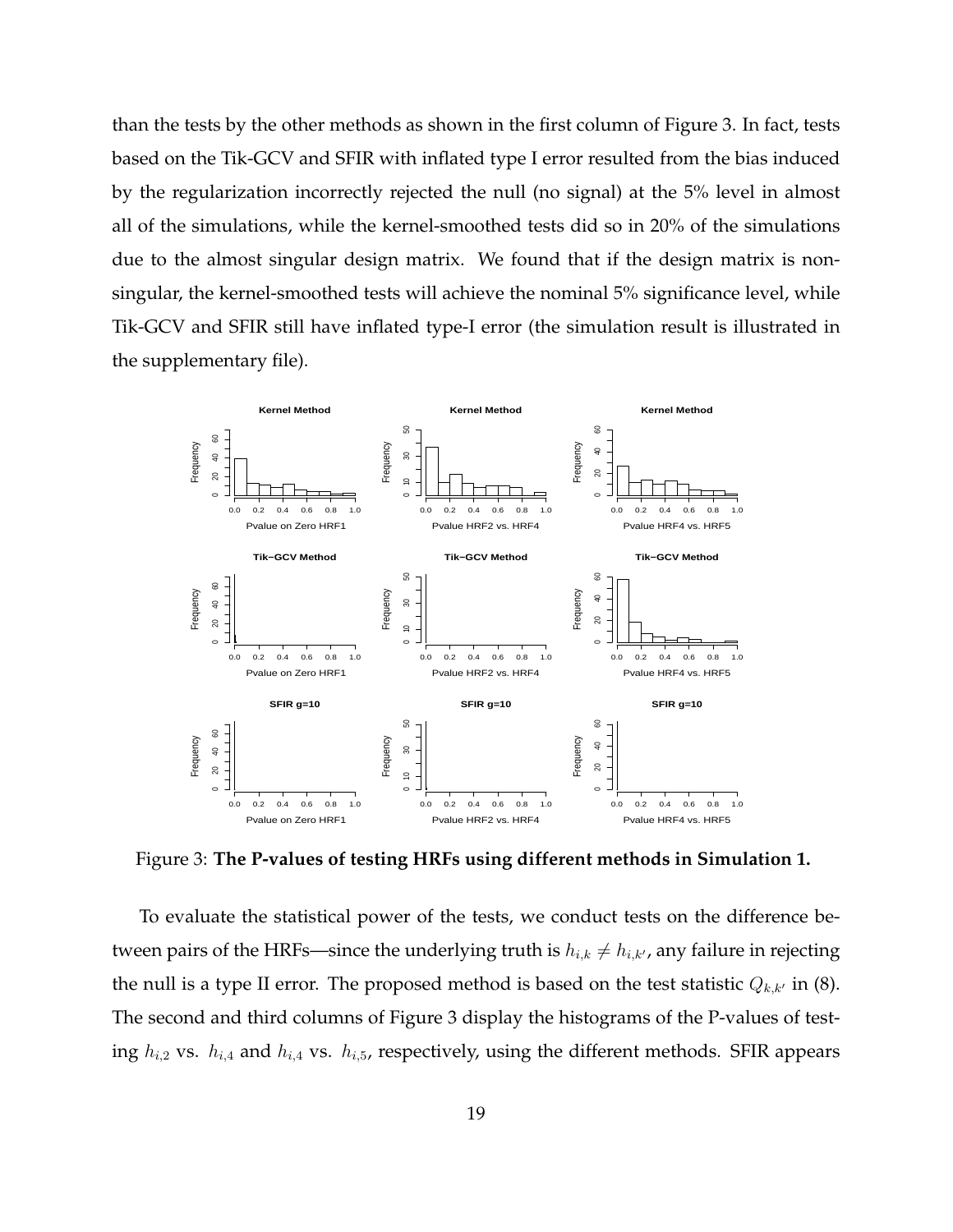to have the largest power, as it correctly rejected the null in all simulations, while BTik-Kern has a smaller power. However, in another simulation where  $h_{i,5}$  was set to equal  $h_{i,4}$  with the rest of HRFs unchanged, both SFIR and Tik-GCV incorrectly rejected the null hypothesis most of time. We suppose the power gain of these two methods is at the cost of a large type two error for this example. Comparisons of the other pairs of HRFs show a similar pattern.

*Simulation 2.* Due to the large variation of HRFs in shape and magnitude across subjects, SFIR performed best in estimating TR and the entire function. However, BTik-Kern beat the other two methods in estimating TTP and W (the numerical results are omitted here). In addition, kernel method achieved a much better power in hypothesis testing than SFIR and Tik-GCV with the type I error kept at a nominal significance level. Figure 4 shows the histograms of P-values of testing (1)  $\mathbb{E} h_{i,1} = 0$ , (2)  $\mathbb{E} h_{i,5} = 0$ , (3)  $\mathbb{E} h_{i,6} = \mathbb{E} h_{i,5}$ and (4)  $\mathbb{E} h_{i,5} = \mathbb{E} h_{i,4}$  in 100 i.i.d. simulations through the three methods. In the first and third tests with true null hypotheses, the smoothed method has a reasonably flat histogram, indicating its P-value close to the nominal level, and it also demonstrates a larger power than SFIR and Tik-GCV in the other two tests. Because most HRFs are not significant, the inflated type I errors of SFIR and Tik-GCV no longer exist in this example (more discussions on this issue are given in Conclusion). However, possibly due to the shrinkage imposed by Tikhonov regularization in these two methods, the resulting two tests are not sensitive to the deviation from the null hypothesis, compared to the kernel-smoothed method.

## *3.2. Illustrative example*

**Subjects.** The data were collected from the Monetary Incentive Delay (MID) Experiment, which measures subjects' brain activity related to reward and penalty processing (Knutson et al., 2000). In total, 19 subjects (10 male, 9 female) participated in exchange for financial payment (\$40.00 minimum, plus whatever money they managed to win during the study task). Subjects were recruited from a larger representative longitudinal community sample (Allen et al., 2007). All participants were between 22 and 25 years of age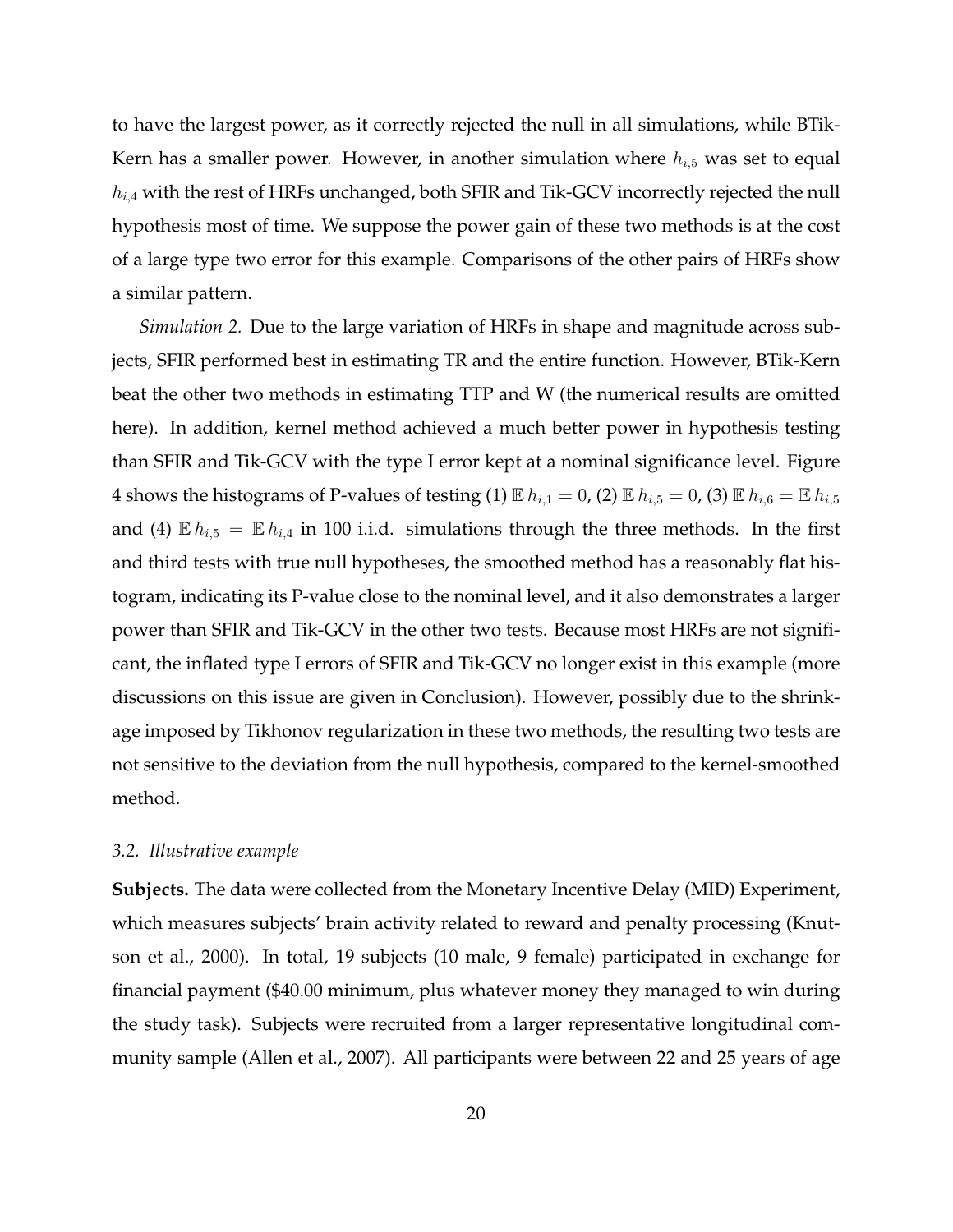

Figure 4: **The P-values of testing HRFs using different methods in Simulation 2.**

at the time of participation, with 37% identified as black and 63% identified as white.

**Experimental Design.** In the MID task, each participant completed a protocol comprised of 2 blocks of 72 6-s trials involving either no monetary outcome (control task), a potential reward (reward task), or a potential penalty (penalty task). During each trial, participants are shown a shape for 500 ms (anticipation condition), a variable interval delay of between 4000 and 4500 ms, and a white target square lasting between 160 and 260 ms (response condition). Participants are then instructed to respond with a button press. The cue shape (circle, square or triangle) shown at the start of each trial signals the type of the trial to be implemented, i.e., reward, penalty or no incentive respectively. Additionally, each reward and penalty shape included lines across the shape, which indicated the amount of money the participant could win or lose during the trial (i.e., 3 lines = \$5.00, 2 lines  $= $1.00$ , and 1 line  $= $0.20$ ). Participants were also told that their reaction times to the white target would be recorded, and that receiving the monetary reward or preventing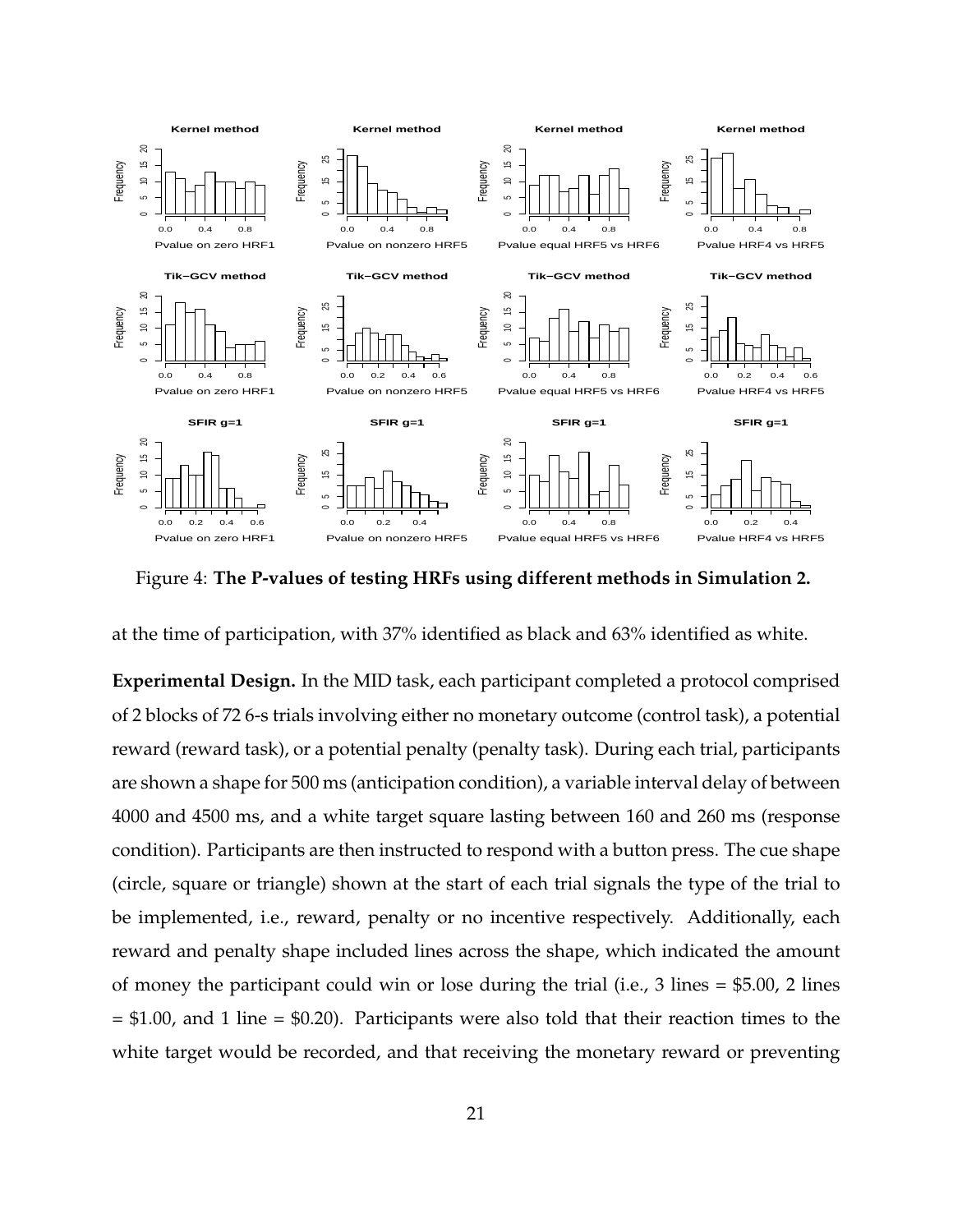punishment depended on whether they responded within a given window of time. The order of trials in the protocol for each participant was randomized, with 25% of them control trials, 37.5% reward trials, and 37.5% punishment trials. In addition to the fMRI data, measures of each subject's state anxiety were collected using the state-trait anxiety inventory (Spielberger and Vagg, 1984).

**Data Acquisition and Preprocessing.** Functional images were acquired using a Siemens 3.0 Tesla MAGNETOM Trio high-speed magnetic imaging device at UVA's Fontaine Research Park, with a CP transmit/receive head coil with integrated mirror. Two hundred twenty-four functional T2<sup>∗</sup> -weighted Echo Planar images (EPIs) sensitive to BOLD contrast were collected per block, in volumes of 28 3.5-mm transversal echo-planar slices (1-mm slice gap) covering the whole brain (1-mm slice gap, TR=2000ms, TE=40ms, flip angle=90°, FOV= 192 mm, matrix=  $64 \times 64$ , voxel size=  $3 \times 3 \times 3.5$ mm). Prior to the collection of functional images, 176 high-resolution T1-magnetization-prepared rapid-acquisition gradient echo images were acquired to determine the localization of function (1-mm slices, TR=1900 ms, TE=2.53ms, flip angle=  $9^{\circ}$ , FOV=250mm, voxel size=  $1 \times 1 \times 1$ mm). Data were preprocessed and analyzed using FMRIB's Software Library (FSL) software (Version 5.98; www.fmrib.ox.ac.uk/fsl, Smith et al., 2004; Woolrich et al., 2009). Motion correction involved FMRIB's Linear Image Registration Tool, an intra-modal correction algorithm tool (MCFLIRT; Jenkinson et al., 2002), with slice scan-time correction and a high-pass filtering cutoff point of 100 seconds, removing irrelevant signals. We used BET (Smith, 2002) brain extraction, eliminating non-brain material voxels in the fMRI data, and a 5-mm full width at half maximum Gaussian kernel for smoothing. Images were registered to the Montreal Neurological Institute (MNI) space by FLIRT (Jenkinson et al., 2002). Regions of interest (ROIs) were determined structurally using the Harvard subcortical brain atlas, and were chosen for their likely involvement in affective processing based on previous studies of affective neural processes (e.g., Knutson et al., 2000). The ROIs chosen for analysis were the right putamen, right caudate, right nucleus accum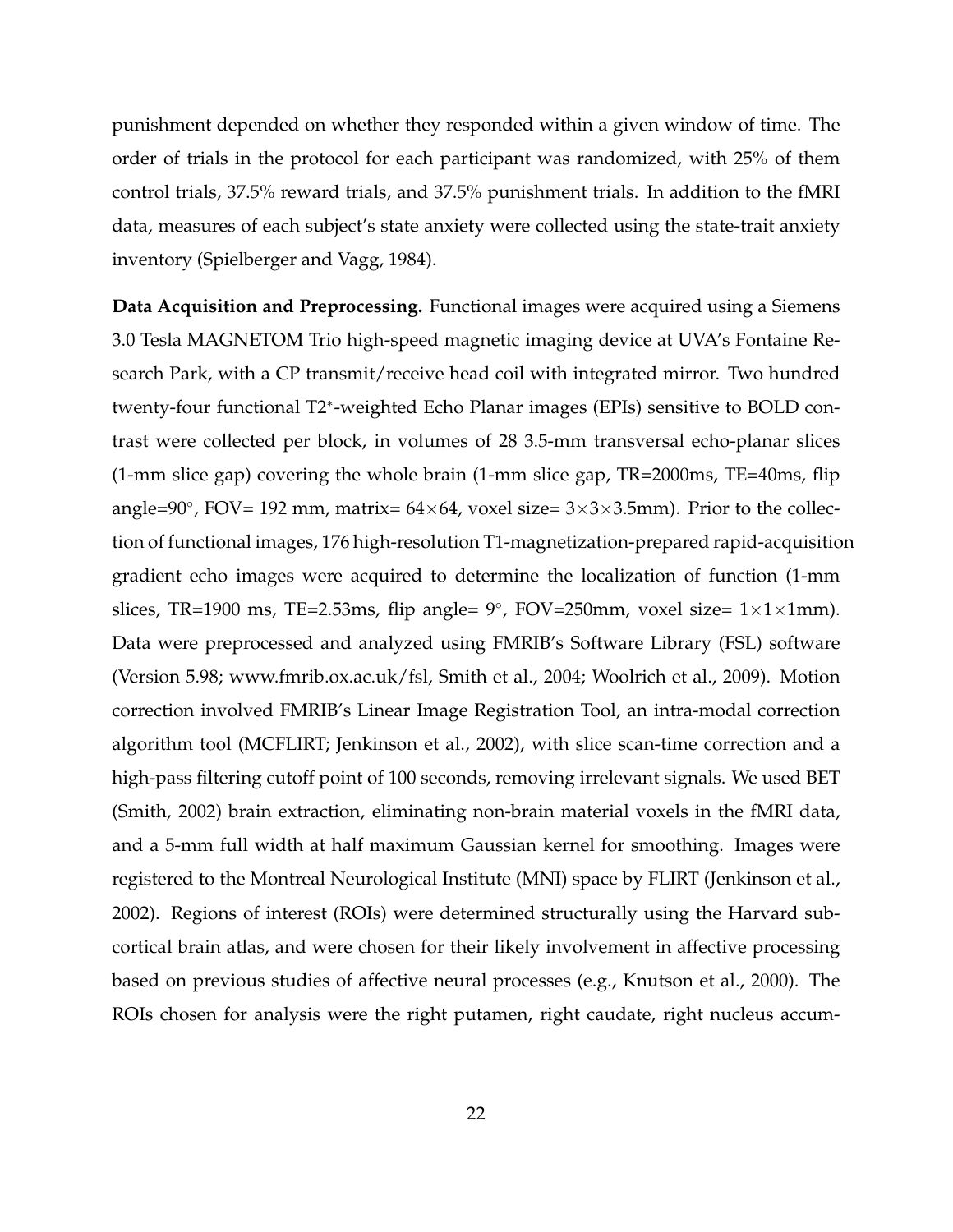bens, right pallidum, and right amygdala.

**Statistical Analysis and Discussion** We included six stimuli in the GLM for the MID data: the three signal stimuli for the three types of monetary outcomes and the corresponding three reaction stimuli to which the participants are required to respond. The six stimuli are henceforth referred to as neutral anticipation, reward anticipation, penalty anticipation, neutral response, reward response, and penalty response. Our analysis focused on three goals: first, identifying the brain voxels responsive to each stimulus, especially those involving monetary outcomes; second, identifying the voxels that react differentially to monetary reward and punishment stimuli; and third, modelling the relationship between subjects' brain functions related to reward and punishment processing measured by the fMRI data and self-reported state anxiety.

To identify the brain voxels responsive to each stimulus, we conducted the proposed kernel-smoothed hypothesis tests in Section 2.4 using the test statistic (7). Comparisons were drawn to the Tik-GCV and the SFIR. Analysis results show a similar pattern across the five ROIs; thus, results for only the right caudate and putamen are presented below. Rows 1-3 in Table 4 summarize the percentages of the voxels in each ROI responsive, respectively, to the neutral response, the reward anticipation, and the penalty anticipation stimuli, identified at a significance level of .05 by tests based on the three methods. Among the six stimuli, the kernel-smoothed tests identified the most responsive voxels corresponding to these three stimuli. By contrast, SFIR and Tik-GCV detected much fewer responsive voxels than the kernel-smoothed test (7) to all the stimuli. In Figure 5, panels (a), (b) and (c), respectively, show the significant voxels identified by the kernelsmoothed tests in the right caudate responsive to neutral response, reward anticipation, and penalty anticipation cues, and panels (d), (e), (f) respectively show the corresponding voxels in the right putamen. These findings are consistent with previous MID findings that the right caudate and putamen are sensitive to the motivational value (reward response and penalty anticipation) of stimuli (Knutson et al., 2000; Knutson et al., 2001; Bjork et al., 2004).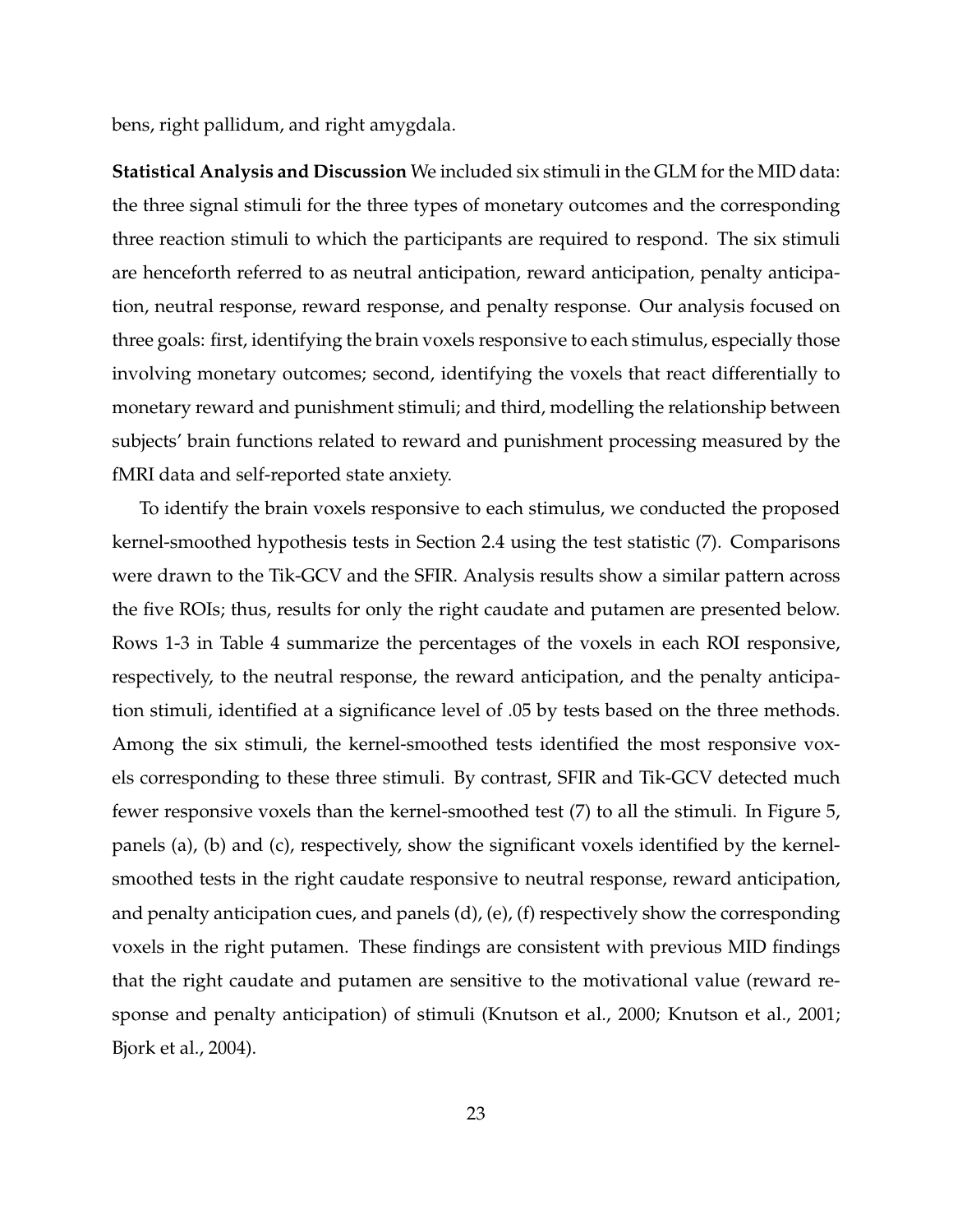| subject of test            | ROI           | <b>BTik-Kern</b> | Tik-GCV | <b>SFIR</b> |
|----------------------------|---------------|------------------|---------|-------------|
| penalty                    | right caudate | 32.3             | 5.4     | 3.3         |
| anticipation               | right putamen | 43.9             | 2.9     | 4.2         |
| reward                     | right caudate | 29.4             | 14.0    | 6.1         |
| anticipation               | right putamen | 40.0             | 14.7    | 4.2         |
| neutral                    | right caudate | 27.6             | 5.1     | 5.5         |
| response                   | right putamen | 45.3             | 5.4     | 8.2         |
| neutral vs. penalty        | right caudate | 19.4             | 3.4     | 4.7         |
| anticipation <sup>1</sup>  | right putamen | 13.2             | 2.1     | 4.7         |
| neutral vs. penalty        | right caudate | 17.1             | 5.0     | 7.8         |
| response <sup>2</sup>      | right putamen | 20.4             | 3.8     | 15.4        |
| regression of              | right caudate | 6.6              | 0.6     | 3.0         |
| state anxiety <sup>3</sup> | right putamen | 14.3             | 1.0     | 2.5         |

Table 4: The percentages of significant voxels in the right caudate and the right putamen identified by different tests.  $\frac{1}{1}$  Voxels react differentially to neutral anticipation stimulus versus penalty anticipation stimulus; <sup>2</sup> Voxels react differentially to neutral response stimulus versus penalty response stimulus;  $3$  Voxels with difference in HRF magnitudes between penalty anticipation and neutral anticipation stimuli that are significantly predictive of the individual state anxiety score.

To identify the brain voxels that react differentially to the monetary and the neutral stimuli, we conducted tests on six pairs of HRFs: neutral vs. reward, neutral vs. penalty, and reward vs. penalty for both anticipatory and response stimuli. The percentages of significant voxels in the ROIs from the three methods are displayed in rows 4-5 in Table 4. The kernel-smoothed tests, based on the statistic (8), identified a sizable number of voxels at a significance level of .05 that react differentially in two among the six pairs of comparisons: neutral anticipation vs. penalty anticipation, and neutral response vs. penalty response. The corresponding significant voxels in the right caudate and putamen are shown in Figures 6. By contrast, the Tik-GCV and SFIR identified very few voxels that function differentially for these two pairs of comparisons.

To explore the connection between reward-processing brain activity and subjective experience, as measured by the state anxiety score, we conducted a multiple linear regression with the state anxiety as the dependent variable, and the four magnitude differences between the HRFs of monetary and neutral stimuli as predictors. The BTik-Kern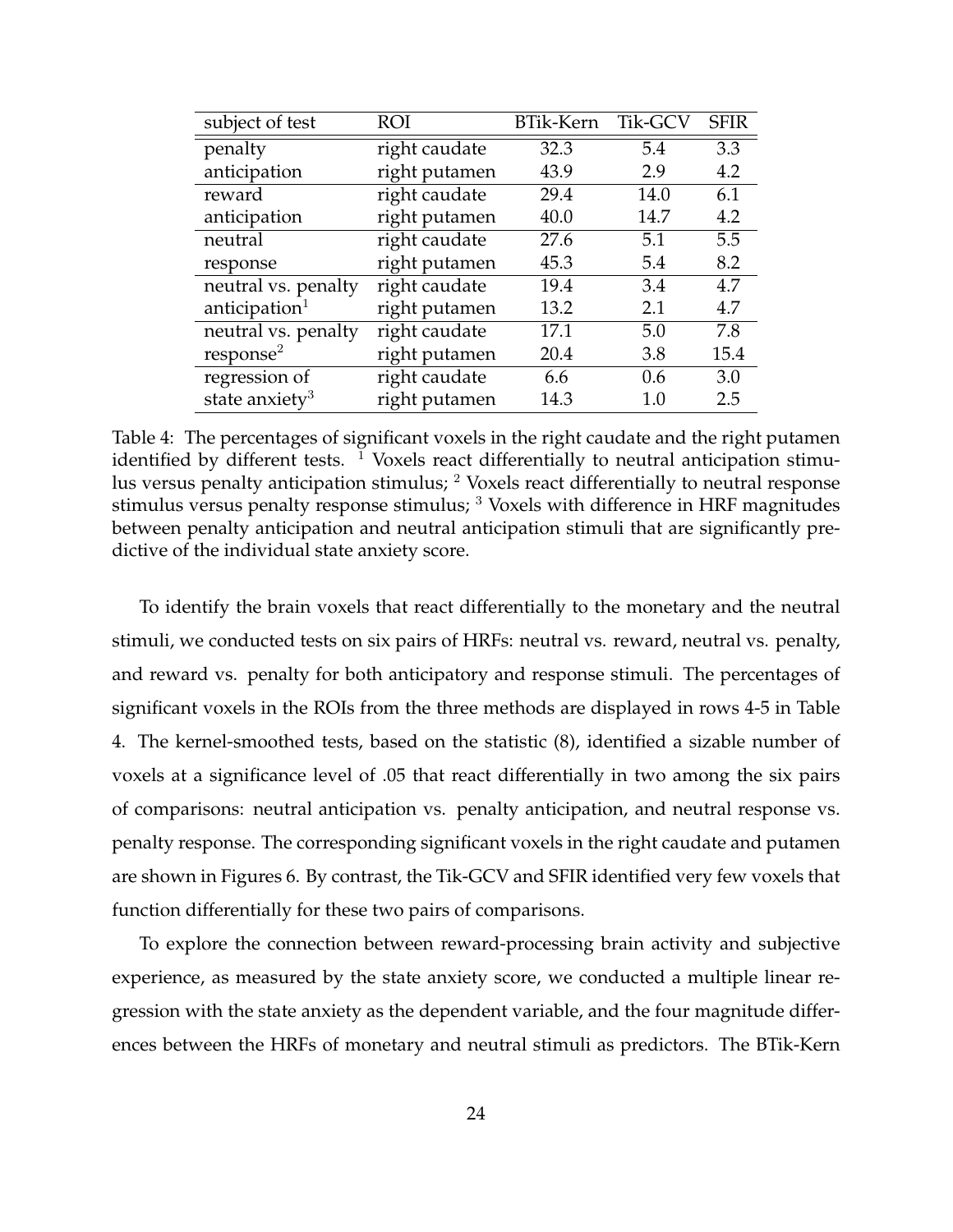

Figure 5: **Tests on neutral reaction, reward anticipation and penalty anticipation stimuli** 5(a),5(b), 5(c): Tests based on kernel-smoothed HRF estimates for voxels in the right caudate. 5(d),5(e), 5(f): Tests based on kernel-smoothed HRF estimates for voxels in the right putamen.

estimator  $\tilde{\bm{\beta}}^{cor}_{i,k}$  was used to estimate the HRFs, the HR of which was extracted for constructing the predictors. For both the right caudate and putamen, across the four predictors, the BTik-Kern identified a sizeable number of voxels that are significantly (P-value .05) associated with the magnitude difference between the penalty and neutral anticipation stimuli, while none of the other methods showed significant results for any of the four predictors (row 6 in Table 4). Figure 7 shows the significant voxels in the right caudate and putamen detected by the BTik-Kern. In addition, state anxiety was found to be positively correlated with penalty stimuli and negatively correlated with reward stimuli. Given that penalty anticipation is expected to co-vary with state anxiety, the finding that penalty anticipation in the right putamen is significantly positively correlated with state anxiety provides compelling evidence that the HRFs estimated by the BTik-Kern are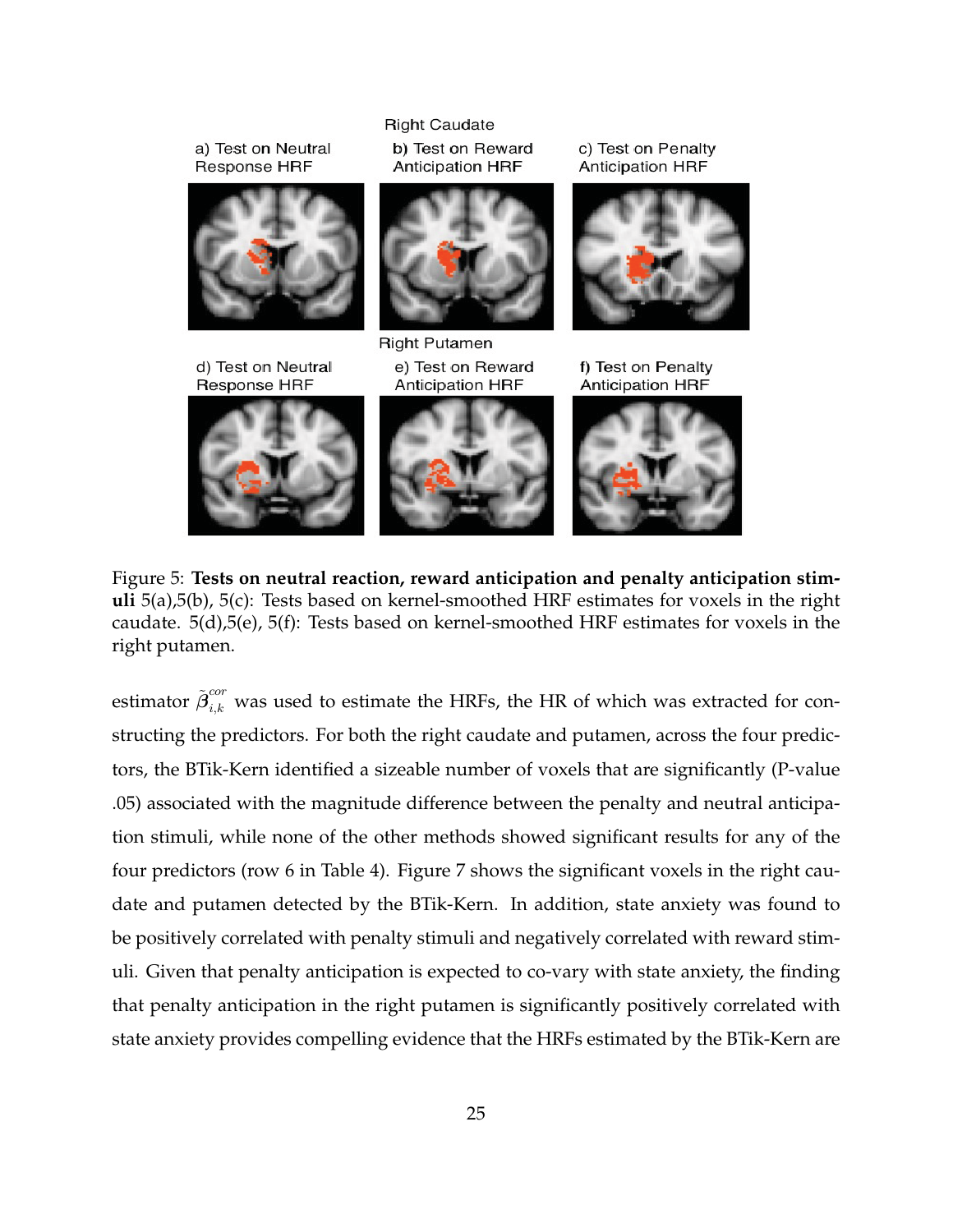#### **Right Caudate**



Figure 6: Figure 6(a) and 6(c) compare the HRFs of neutral anticipation and penalty anticipation through the kernel-smoothed method for voxels in the right caudate and right putamen, respectively. 6(b) and 6(d) compare the HRFs of neutral response and penalty response through the kernel-smoothed method for voxels in the right caudate and right putamen, respectively.

picking up on meaningful variance in the data.

#### **4. Conclusions**

Within the framework of the GLM, we propose two nonparametric HRF estimators that provide flexible modeling of brain activities across different brain regions, stimuli and subjects. The first kernel-smoothed estimator is developed to construct populationwide hypothesis tests on brain responses to stimuli. This test is on the whole HRF curve rather than only summaries of the HRF, as in standard methods; simulations suggest that it has a much smaller type I error than the standard t-tests based on several existing regularization-based estimators, such as SFIR and Tik-GCV.

It is important to point out that the larger power of the tests through SFIR and Tik-GCV methods is largely countered by an enormous type I error, while the kernel-smoothed test (7) has a much smaller type I error under the (close to) singular MID design. Ad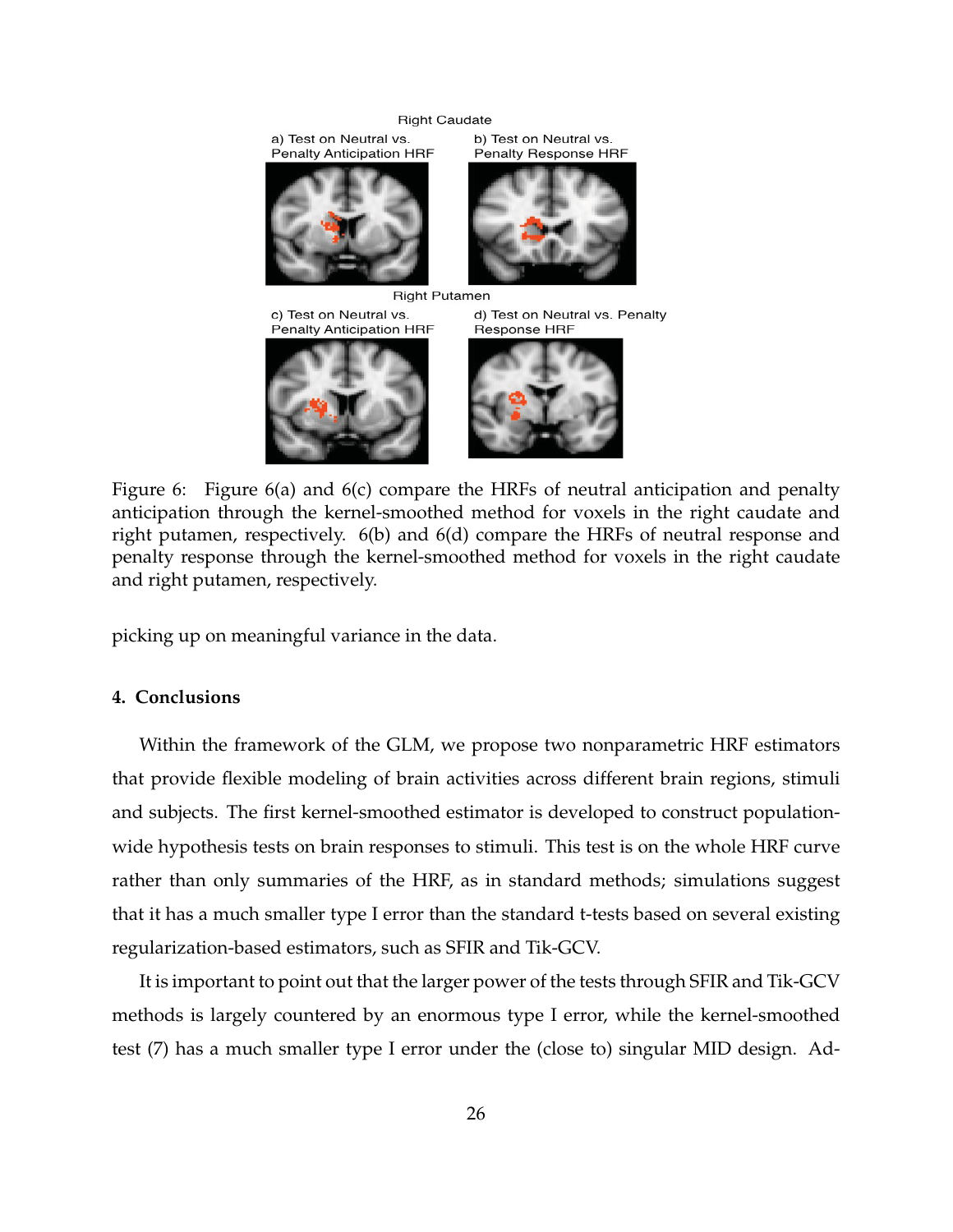State Anxiety Regressed on Anticipatory Penalty Minus Neutral Contrast



a) Right Caudate

b) Right Putamen

Figure 7: Voxels in the right caudate and right putamen, respectively, whose HRFmagnitude difference under penalty anticipation and neutral anticipation stimuli are significantly correlated with subjects' state anxiety measures.

ditional simulations (presented in the online supplementary document) show that the kernel-smoothed tests have a type I error very close to the nominal 5% level when the design matrix is non-singular. The inflated type I errors of SFIR and Tik-GCV are possibly due to the bias incurred by Tikhonov regularization. In the non-orthogonal design we are investigating, this bias depends on the values of all the HRFs in the model. We expect two scenarios under which the tests on HRFs of a single stimulus through SFIR and Tik-GCV have the nominal significance level: (1) most or all the HRFs are zero functions, or (2) the design is orthogonal such that HRF estimates for different stimuli are independent. However, under the second circumstance, if the number and the order of stimuli evoked in the experiment are not balanced, the biases due to Tikhonov regularization are possibly unequal for different HRFs. Consequently, inflated type I error may still persist in the SFIR or Tik-GCV based tests for pairwise comparisons between the HRFs if the HRFs of most stimuli are far from zero.

The second estimator (BTik-Kern) is constructed by applying both Tikhonov regularization and kernel-smoothing to the OLS estimate, where the kernel bandwidth and regularization parameter separately control the extent of smoothness and regularization constraints on the estimates. Generally, to achieve efficient estimation, the larger the HRF temporal resolution is, the smaller the smoothing bandwidth should be; the smaller the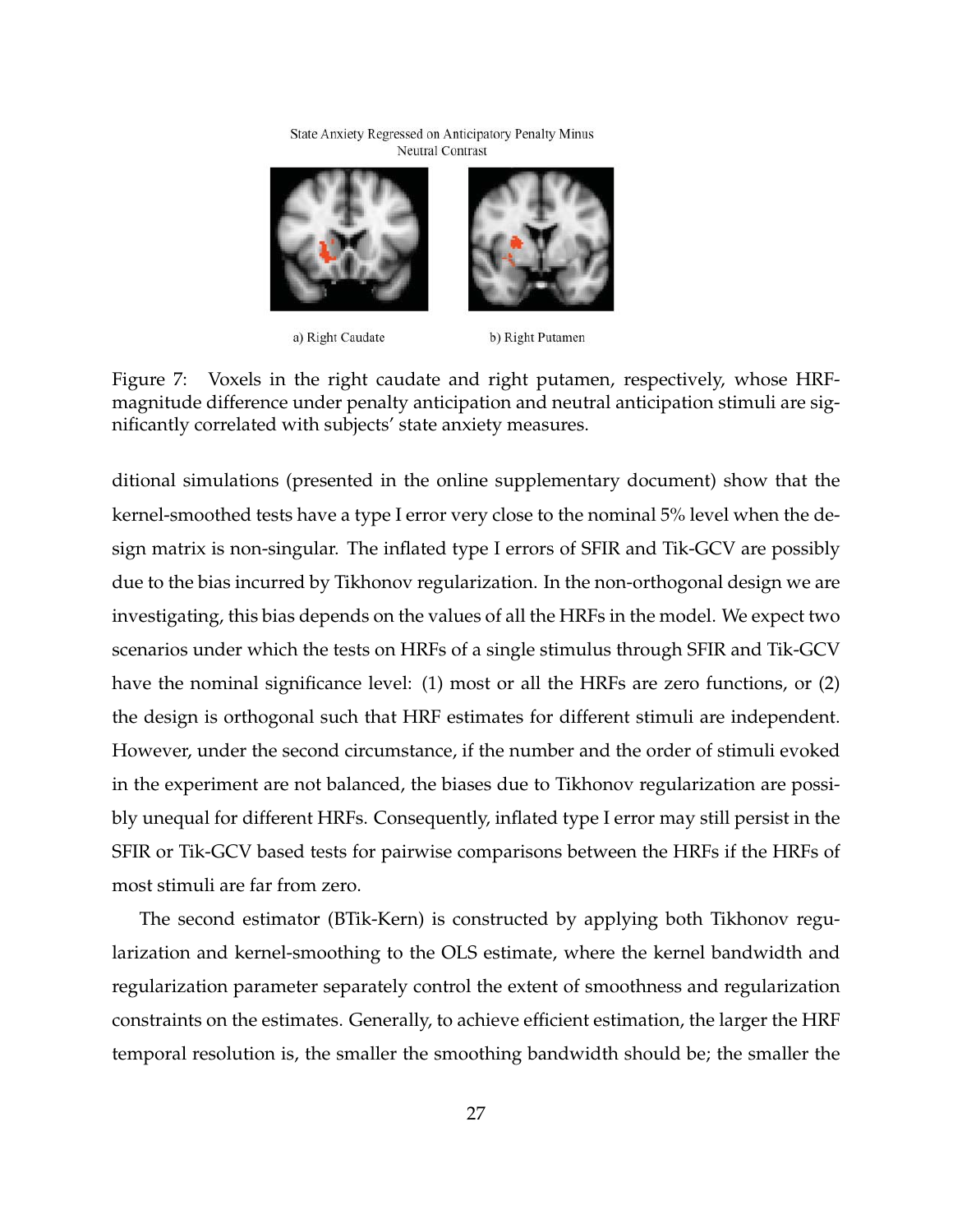SNR is, the stronger the regularization should be. Under the studied experimental design, we found that BTik-Kern generally outperforms Tik-GCV and SFIR in terms of estimation error. The proposed kernel smoothing method does not require any differentiability constraint and works well when the underlying function is non-differentiable and the observations are reasonably dense. However, if the temporal resolution of the HRF is small, for differentiable HRFs, kernel smoothing may be inferior to the regularization methods that directly utilize the differentiability assumption, such as Tik-GCV and SFIR.

A main thrust of this paper is to employ sample-averaged HRFs in multi-subject data for bias correction. As shown in the simulations, this is very effective in reducing estimation errors. The reasons for this improvement are two-fold: first, in principle, the common characteristics shared by HRFs across subjects can be evaluated most efficiently by using all the data; second, the sample-averaged HRF estimate approximates the shape of the HRFs across subjects well when they are not very different from each other. However, BTik-Kern may perform poorly when the underlying HRFs vary tremendously across subjects, but this is less of a concern for HRFs in the same brain region and under the same stimulus. Along the lines of borrowing information from the sample average, it is also possible to conduct bias correction towards SFIR and Tik-GCV; this is subject to further investigation.

Although our primary goal was not to investigate the choice of regularization parameters for different HRFs, we indeed observed that the optimal parameters can vary across stimuli. When some specific HRFs display distinct properties from the rest, it is more desirable to select the regularization parameter suitable for estimating only those HRFs. To this end, BTik-Kern is more adaptive than Tik-GCV, as it allows using different parameters for different HRFs.

As the HRF temporal resolution increases, the number of free parameters also increases. Consequently, the variability of nonparametric HRF estimates generally increases as well. In addition, the design matrix would become close to singular given a fixed observational time. Under this situation, a mild Tikhonov regularization with a small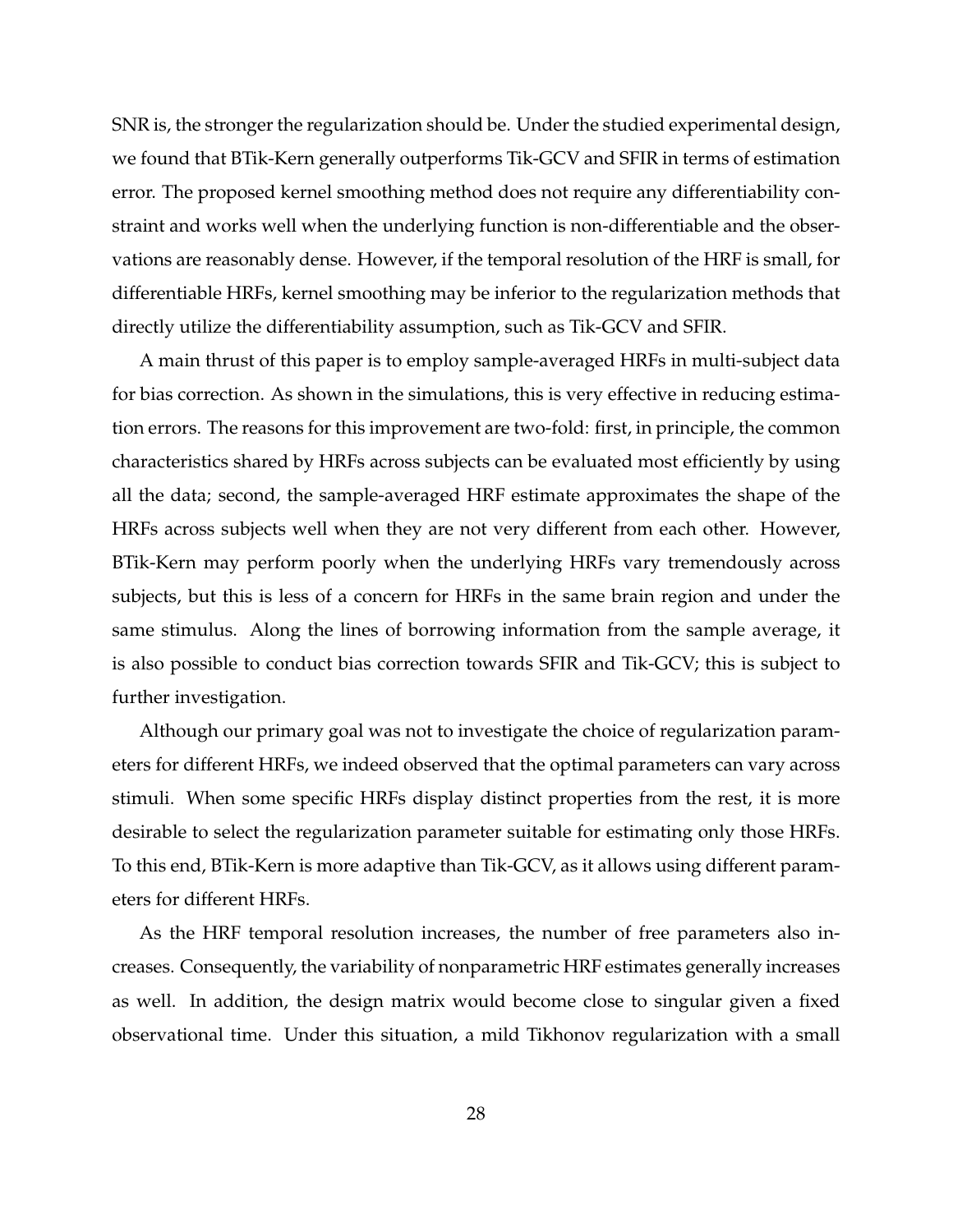parameter  $\lambda$  is recommended for calculating the subject-averaged HRF estimate.

The false discovery rate of the multiple hypothesis testing can be evaluated and controlled by the empirical Bayes estimate by Efron (2008) or the approaches by Benjamini and Hochberg (1995) and Genovese (2000). However, correction of multiple comparison by evaluating family wise error of the proposed test is difficult, because many factors, such as how the errors are correlated temporally and spatially, and how HRFs vary across subjects, stimulus types and voxels, may affect the error rate. This issue is beyond the scope of current paper, and is subject to more investigation in future research.

The online supplementary document is available at:

http://www.stat.duke.edu/∼ fl35/HRF/SupplHRF.pdf.

## **Appendix**

**A. Evaluation of**  $\mathbf{WMSE}_{k}(h)$ **.** We first show the derivation of the WMSE of the nonparametric estimator  $\tilde{\boldsymbol{\beta}}_i$ ,  $i=1,\ldots,N.$  It is easy to see that

$$
\mathbb{E}[\tilde{\beta}_{i,k}(t)-\beta_{i,k}(t)]^2/\sigma_i^2=\mathbb{E}[\mathbb{V}(\tilde{\beta}_{i,k}(t)|i)]/\sigma_i^2+\mathbb{E}[\mathbb{E}(\tilde{\beta}_{i,k}(t)|i)-\beta_{i,k}(t)]^2/\sigma_i^2.
$$

As the OLS estimate  $\hat{\pmb{\eta}}_i = \pmb{\eta}_i + (\mathbf{X}_i'\mathbf{X}_i)^{-1}\mathbf{X}_i'\pmb{\epsilon}_i,$  we have

$$
\mathbb{E}(\hat{\boldsymbol{\beta}}_i|i)=\boldsymbol{\beta}_i \ \ \text{ and } \ \mathbb{V}(\hat{\boldsymbol{\eta}_i}|i)=\sigma_i^2(\mathbf{X}_i'\mathbf{X}_i)^{-1}\mathbf{X}_i'\boldsymbol{\Sigma}_i\mathbf{X}_i(\mathbf{X}_i'\mathbf{X}_i)^{-1}.
$$

With  $\Sigma_i=\mathbf{I}_T,$   $\mathbb{V}(\hat{\bm{\eta}}_i|i)=\sigma_i^2(\mathbf{X}_i'\mathbf{X}_i)^{-1}.$  Denote  $\mathbb{V}(\hat{\bm{\beta}}_i|i)$  by  $\sigma_i^2\Psi_i$ , which is the sub-matrix of  $\mathbb{V}(\hat{\pmb{\eta}}_{i}|i)$  corresponding to  $\hat{\pmb{\beta}}_{i}.$  Then we have

$$
\tilde{\boldsymbol{\beta}}_i = \mathbf{A}_h \hat{\boldsymbol{\beta}}_i, \ \ \mathbb{E}(\tilde{\boldsymbol{\beta}}_i | i) = \mathbf{A}_h \boldsymbol{\beta}_i \ \ \text{and} \quad \mathbb{V}(\tilde{\boldsymbol{\beta}}_i | i) = \sigma_i^2 \mathbf{A}_h \boldsymbol{\Psi}_i \mathbf{A}_h'.
$$

For estimating the bias  $\mathbb E[\mathbb E(\tilde \beta_{i,k}(t)|i)-\beta_{i,k}(t)]^2,$  since  $\mathbb E(\tilde \boldsymbol \beta_{i,k}|i)-\boldsymbol \beta_{i,k}=(\mathbf B_h-\mathbf I_m)\boldsymbol \beta_{i,k},$  then

$$
||\mathop{\mathbb{E}}(\tilde{\boldsymbol{\beta}}_{i,k}|i)-\boldsymbol{\beta}_{i,k}||^2=\boldsymbol{\beta}_{i,k}'(\mathbf{B}_h-\mathbf{I}_m)'(\mathbf{B}_h-\mathbf{I}_m)\boldsymbol{\beta}_{i,k}.
$$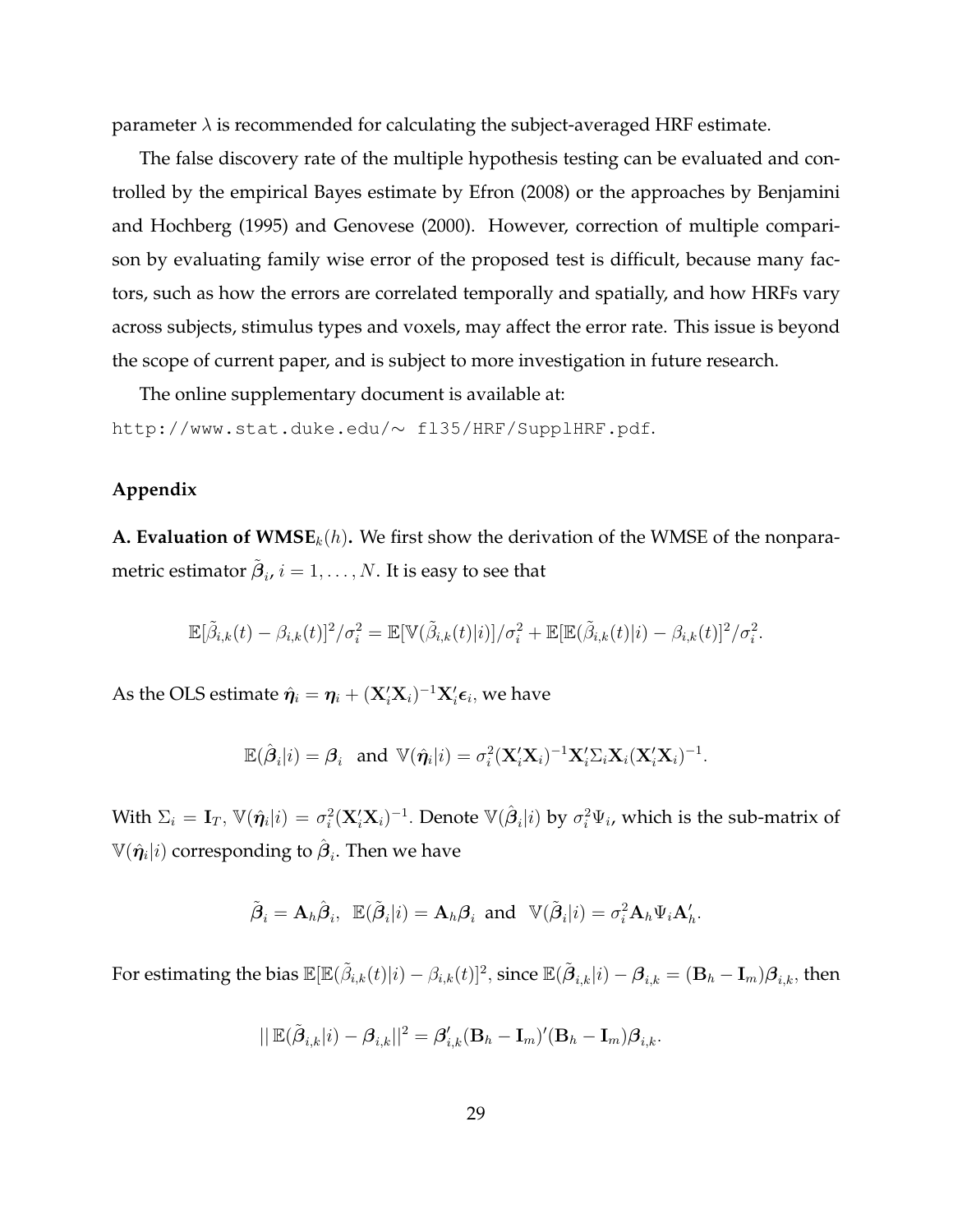Combining the above equation and the formula for  $\mathbb{V}(\hat{\bm{\beta}}_i|i)$ , we have

$$
\text{WMSE}_k(h) = \sum_{i=1}^N \sum_{t=1}^m \tau_{k,t}^i / N + \sum_{i=1}^N \beta_{i,k}' (\mathbf{B}_h - \mathbf{I}_m)' (\mathbf{B}_h - \mathbf{I}_m) \beta_{i,k} / (N \sigma_i^2).
$$

In practical approximation,  $\sigma_i^2$  above is estimated by its OLS  $\hat{\sigma}_i^2$ , and the  $\bm{\beta}_{i,k}$ 's are all replaced with their sample average  $\tilde{\bm{\beta}}^0_{\cdot, i}$  $\frac{6}{k}$ .

**B. Evaluation of**  $\mathbf{WMSE}_k(h, \lambda)$ **.** The Tikhonov-regularized estimator of  $\boldsymbol{\eta}_i$  is given by

$$
\hat{\boldsymbol{\eta}}_i^T = (\mathbf{X}_i'\mathbf{X}_i + \lambda \mathbf{D})^{-1}\mathbf{X}_i'\mathbf{Y}_i = (\mathbf{X}_i'\mathbf{X}_i + \lambda \mathbf{D})^{-1}(\mathbf{X}_i'\mathbf{X}_i)\hat{\boldsymbol{\eta}}_i.
$$

Because the lower left  $(K \times m)$ -by-3 sub-matrix of  $(\mathbf{X}_i' \mathbf{X}_i + \lambda \mathbf{D})^{-1} (\mathbf{X}_i' \mathbf{X}_i)$  equals zero, then the sub-vector  $\hat{\bm{\beta}}_i^T$  of  $\hat{\bm{\eta}}_i^T$ , which is corresponding to  $\bm{\beta}_i$ , equals  $\mathbf{R}^i_\lambda\hat{\bm{\beta}}_i$ . Consequently, the Tik-Kern estimator is essentially the kernel-smoothed  $\hat{\boldsymbol{\beta}}_{i}^{T}$  $\vec{p}_i^r = \mathbf{A}_h \mathbf{R}_\lambda^i \hat{\boldsymbol{\beta}}_i$ . We can easily get its bias and variance as

$$
\mathbb{E}(\tilde{\boldsymbol{\beta}}_i^r|i) = \mathbf{A}_h \mathbf{R}_\lambda^i \boldsymbol{\beta}_i \quad \text{and} \quad \mathbb{V}(\tilde{\boldsymbol{\beta}}_i^r|i) = \sigma_i^2 \mathbf{A}_h \mathbf{R}_\lambda^i \Psi_i(\mathbf{R}_\lambda^i)' \mathbf{A}_h'.
$$

The WMSE of  $\tilde{\bm{\beta}}_{i,k}^r$  can be derived in a similar way as that of  $\tilde{\bm{\beta}}_{i,k}.$ 

## **Acknowledgments**

The authors are grateful to the editor and three reviewers for their constructive comments that greatly improve the paper. ZT's research is partially funded by the NSF-DMS grant 12-09118. FL's research is partially funded by the NSF-DMS grant 12-08983. Part of the project was conducted when ZT and FL were research fellows of the Object Data Analysis program of the U.S. Statistical and Applied Mathematical Sciences Institute (SAMSI). JAC's research was partially funded by a grant issued by the National Institute of Mental Health (NIMH). The project described was supported by Award Number R01MH080725 to JAC. The content is solely the responsibility of the authors and does not necessarily represent the official views of NIMH, the National Institutes of Health or SAMSI. Sup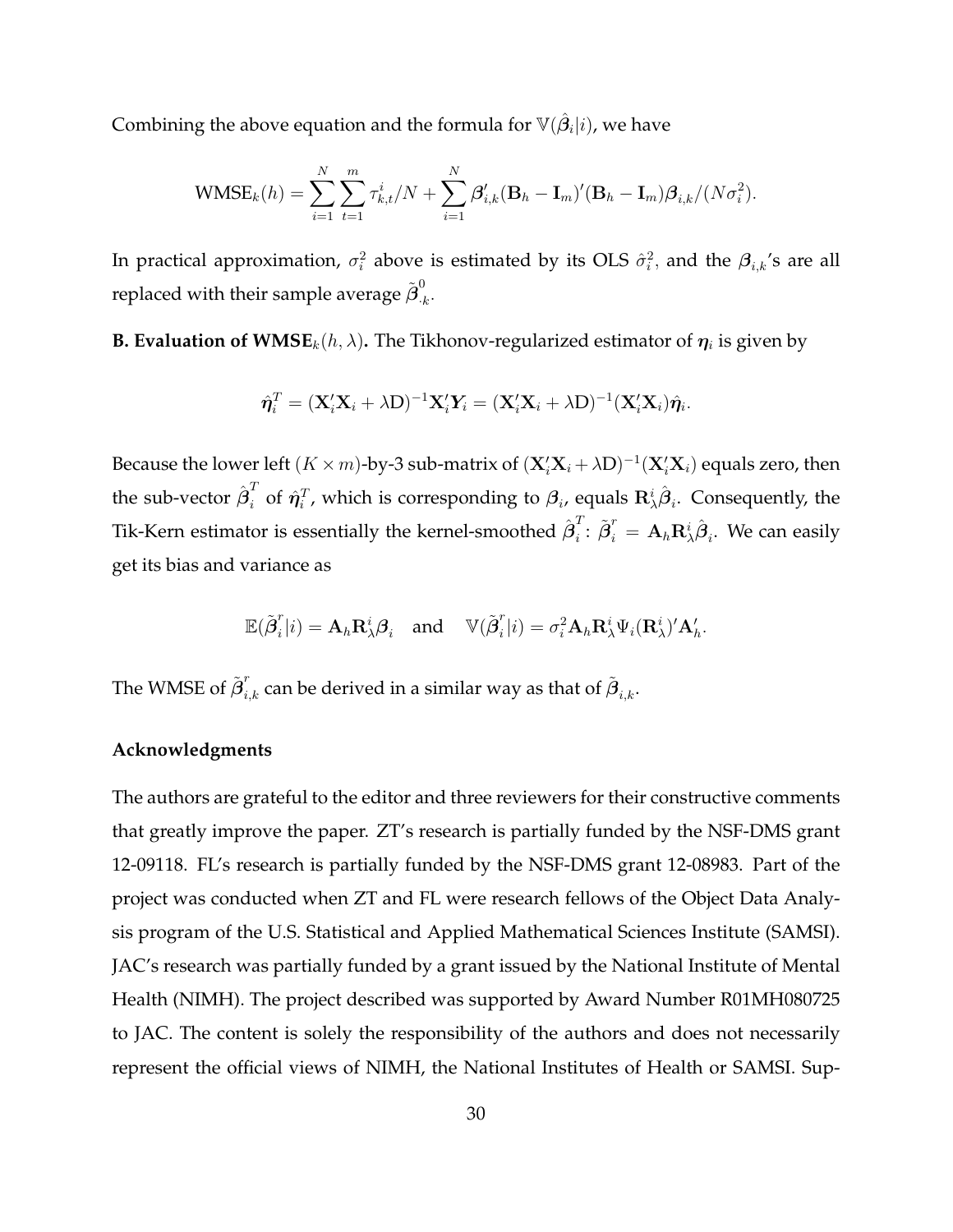port from Karen Hasselmo, Alexander Tatum, and Zoe Englander is also acknowledged.

## **References**

- [1] Aguirre, G.K., Zarahn, E. and D'Esposito, M. (1998). The variability of human, BOLD hemodynamic responses. Neuroimage 8, 360-369.
- [2] Allen, J. P., Porter, M., McFarland, F. C., McElhaney, K. B., Marsh, P. (2007). The relation of attachment security to adolescents' paternal and peer relationships, depression, and externalizing behavior. Child Development 78, 1222-1239.
- [3] Bai, P., Truong, Y. and Huang, X. (2009). Nonparametric Estimation of Hemodynamic Response Function: A Frequency Domain Approach. IMS Lecture Notes-Monograph Series. Optimality: The Third Erich L. Lehmann Symposium. 57, 190- 215.
- [4] Benjamini, Y. and Hochberg, Y. (1995). Controlling the false discovery rate: a practical and powerful approach to multiple testing. Journal of the Royal Statistical Society. Series B (Methodological), 289-300.
- [5] Bjork, J. M., Knutson, B., Fong, G. W., Caggiano, D. M., Bennett, S. M., and Hommer, D. (2004). Incentive-elicited brain activation in adolescents: Similarities and differences from young adults. Journal of Neuroscience 24, 1793-1802.
- [6] Brosch, J., Talavage, T., Ulmer, J., and Nyenhuis, J. (2002). Simulation of human respiration in fMRI with a mechanical model. IEEE Transcations on Biomedical Engeering 49, 700-707.
- [7] Buxton, R. B., Uludag, K., Dubowitz, D. J., and Liu, T. T. (2004). Modeling the hemodynamic response to brain activation. Neuroimage 23, 220-233.
- [8] Calhoun, V. D., Stevens, M. C., Pearlson, G. D., and Kiehl, K.A. (2004). fMRI analysis with the general linear model: removal of latency-induced amplitude bias by incorporation of hemodynamic derivative terms. Neuroimage 22: 252-257.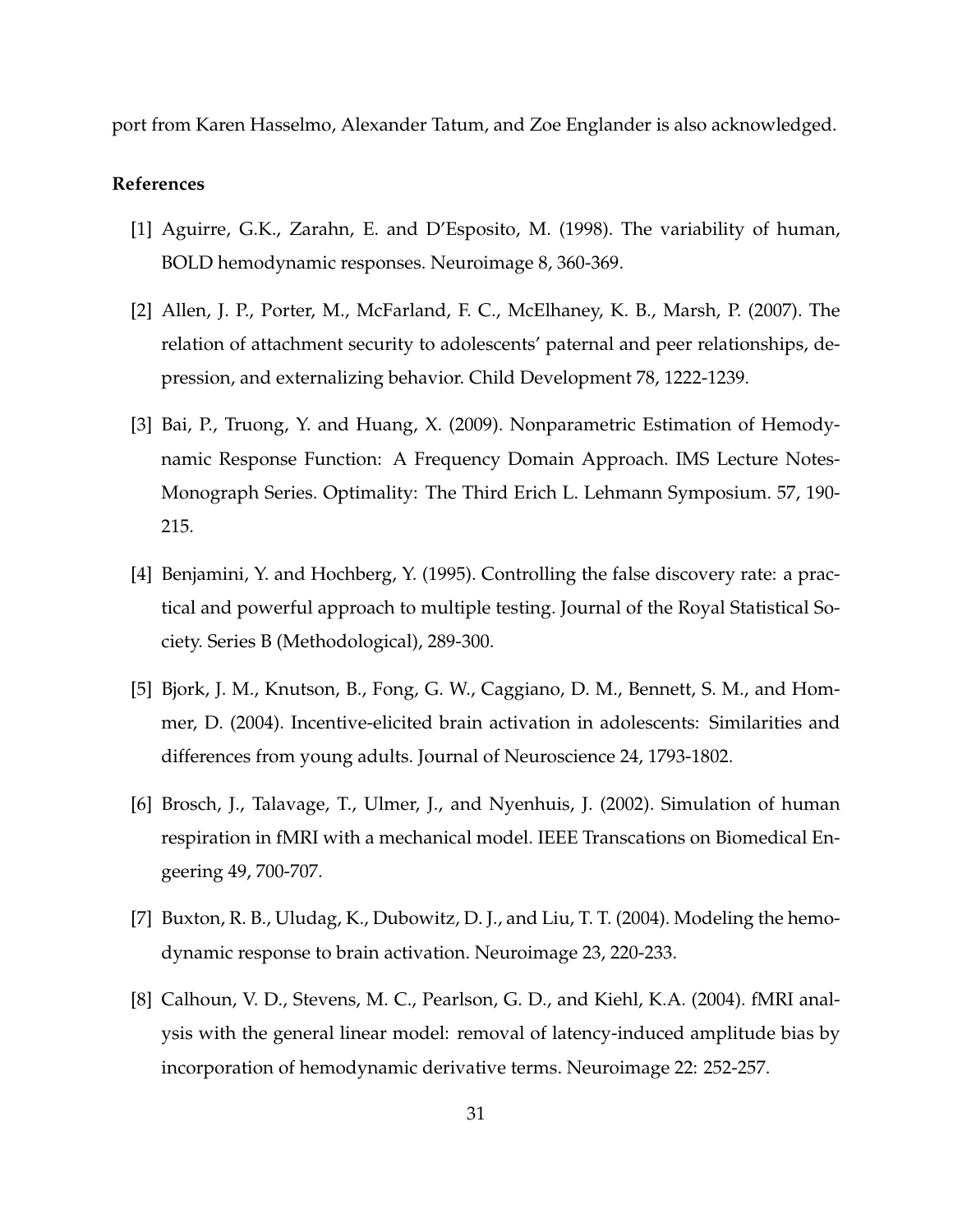- [9] Casanova, R., Ryali, S., Serences, J., Yang, L., Kraft, R., Laurienti, P. J., Maldjian, J. A. (2008). The impact of temporal regularization on estimates of the BOLD hemodynamic response function: a comparative analysis. Neuroimage 40(4), 1606-1618.
- [10] Casanova, R., Yang, L., Hairston, W. D., Laurienti, P. J., Maldjian, J. A. (2009). Evaluating the impact of spatio-temporal smoothness constraints on the BOLD hemodynamic response function estimation: an analysis based on Tikhonov regularization. Physiological Measurement 30(5), 37-51.
- [11] Ciuciu, P., Poline, J. B., Marrelec, G., Idier, J., Pallier, C., Benali, H. (2003). Unsupervised robust nonparametric estimation of the hemodynamic response function for any fMRI experiment.IEEE Transactions on Medical Imaging 22, 1235-51.
- [12] Dale, A. (1999) Optimal Experimental Design for Event-Related fMRI. Human Brain Mapping 8, 109-114.
- [13] Efron, B. (2008) False discovery rates and the James-Stein estimator. Statistica Sinica 18, 805-816.
- [14] Eubank, R. L.(1988). Nonparametric Regression and Spline Smoothing. Marcel Dekker, New York.
- [15] Friston, K. J., Fletcher, P., Josephs, O., Holmes, A., Rugg, M. D., and Turner, R. (1998). Event-related fMRI: characterizing Differential Responses. Neuroimage 7, 30-40.
- [16] Friston, K. J., Jezzard, P. J., and Turner R. (1994). Analysis of functional MRI timeseries. Human Brain Mapping 1, 153-171.
- [17] Friston, K. J., Holmes, A. P., Poline, J. B., Grasby, P. J., Williams, S. C., Frackowiak, R.S. and Turner, R. (1995a). Analysis of fMRI time-series revisited. Neuroimage 2, 45-53.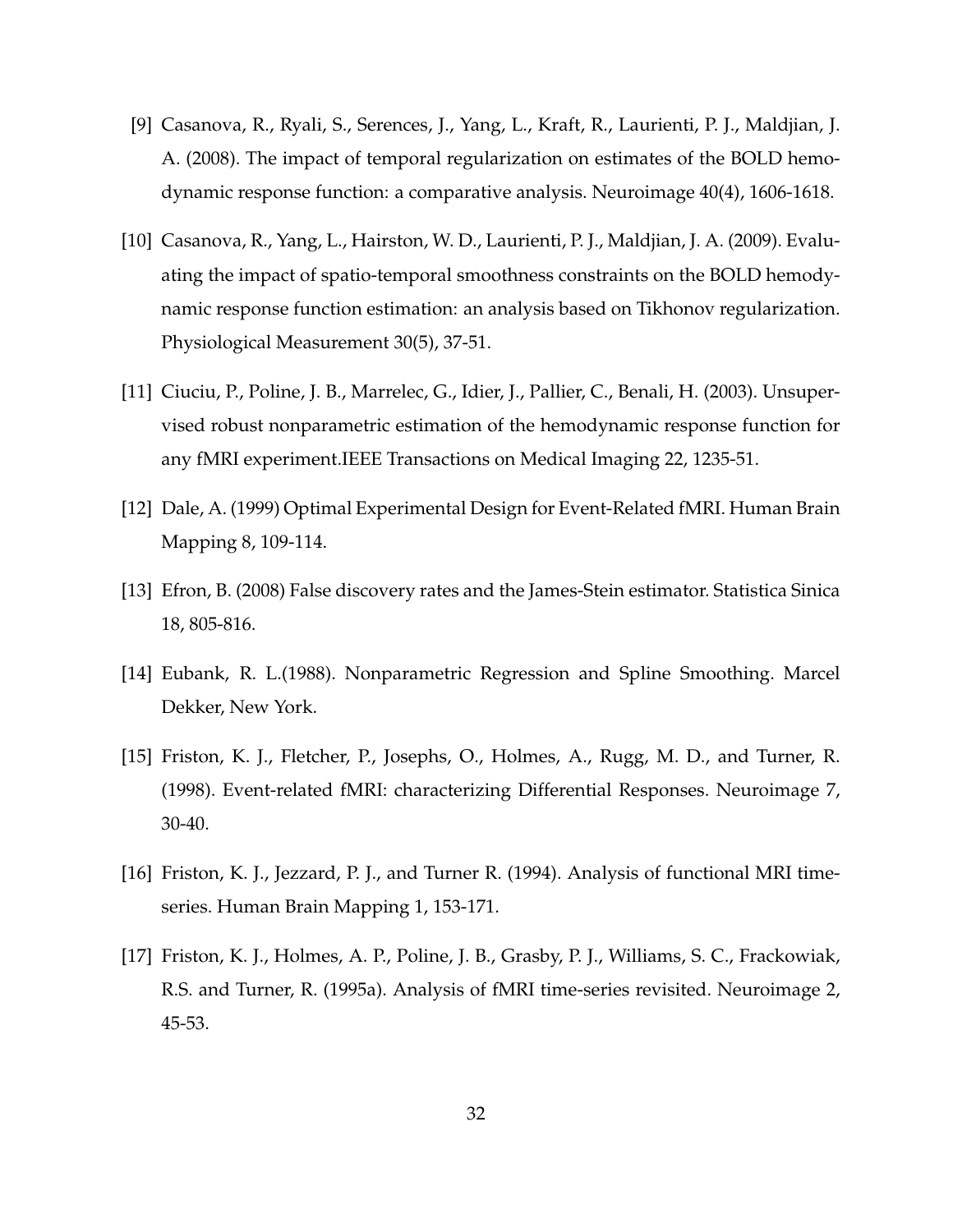- [18] Friston, K. J., Holmes, A. P., Worsley, K., Poline, P. J., Frith, C. and Frackowiak, R. (1995b). Statistical parametric maps in functional imaging: A general linear approach. Human Brain Mapping 2, 189-210.
- [19] Genovese, C. R. (2000). A Bayesian time-course model for functional magnetic resonance imaging data (with comments). Journal of the American Statistical Association 95, 691-719.
- [20] Glover, G. H. (1999). Deconvolution of impulse response in event-related BOLD fMRI. Neuroimage 9, 416-429.
- [21] Goutte, C., Nielsen, F. A., and Hansen, L. K. (2000). Modeling the haemodynamic response in fMRI using smooth FIR filters. IEEE Transactions on Medical Imaging 19, 1188-1201.
- [22] Handwerker DA, Ollinger JM, D'Esposito M. (2004). Variation of BOLD hemodynamic responses across subjects and brain regions and their effects on statistical analyses. Neuroimage 21, 1639-51.
- [23] Härdle, W. (1990). Applied Nonparametric Regression. Cambridge University Press.
- [24] Henson, R., Price, C. J., Rugg, M. D., Turner, R., and Friston, K. J. (2002). Detecting latency differences in event-related BOLD responses: application to words versus nonwords and initial versus repeated face presentations. Neuroimage 15, 83-97.
- [25] Hotelling, H. (1931). The generalization of Student's ratio. Annals of Mathematical Statistics 2, 360-378.
- [26] Jenkinson, M., Bannister, P., Brady, M., and Smith, S. (2002). Improved optimization for the robust and accurate linear registration and motion correction of brain images. Neuroimage 17, 825-41.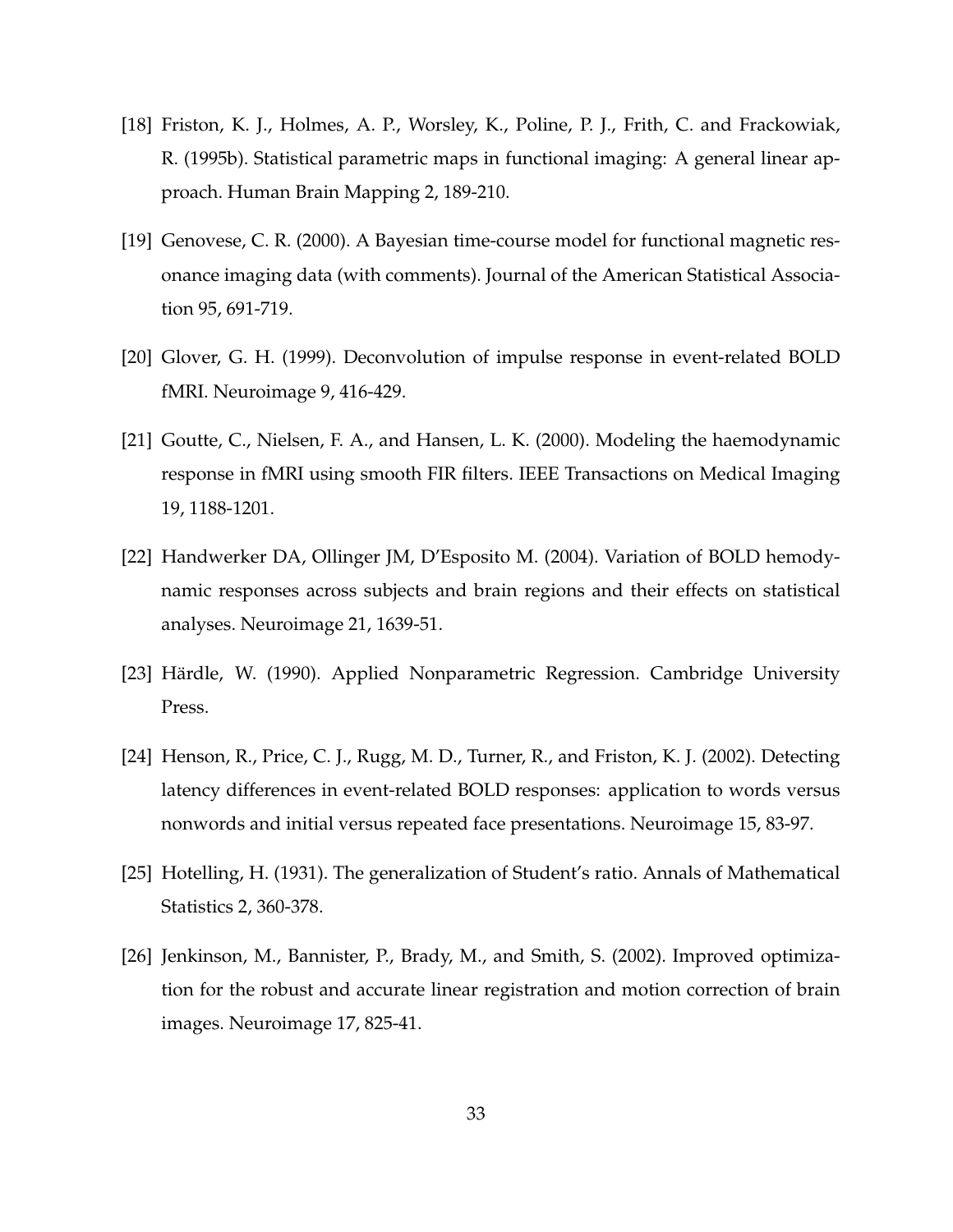- [27] Josephs, O., Turner, R., and Friston, K. J. (1997). Event-related fMRI. Human Brain Mapping 5, 243-48.
- [28] Knutson, B., Fong, G. W., Adams, C. M., Varner, J. L., and Hommer, D. (2001). Dissociation of reward anticipation and outcome with event-related fMRI. Neuroreport 12(17), 3683-3687.
- [29] Knutson, B., Westdorp, A., Kaiser, E., and Hommer, D. (2000). FMRI visualization of brain activity during a monetary incentive delay task. Neuroimage 12, 20-27.
- [30] Lange, N., Strother, S. C., Anderson, J. R., Nielsen, F. A., Holmes, A. P., Kolenda, T., Savoy, R., and Hansen, L. K. (1999). Plurality and resemblance in fMRI data analysis. Neuroimage 10, 282-303.
- [31] Liao, C. H., Worsley, K. J., Poline, J-B., Aston, J. A. D., Duncan, G. H., and Evans, A. C. (2002). Estimating the Delay of the fMRI response. Neuroimage 16, 593-606.
- [32] Lindquist, M. A. (2008). The statistical analysis of fMRI data. Statistical Science 23, 439-464.
- [33] Lindquist, M. A. and Wager, T. D. (2007). Validity and power in hemodynamic response modelling: a comparison study and a new approach. Human Brain Mapping 28, 764-784.
- [34] Lindquist, M.A., Loh, J.M., Atlas, L. and Wager, T.D. (2009). Modeling the Hemodynamic Response Function in fMRI: Efficiency, Bias and Mis-modeling. Neuroimage 45, S187-S198.
- [35] Luo, H. and Puthusserypady, S. (2008). Analysis of fMRI Data With Drift: Modified General Linear Model and Bayesian Estimator. IEEE Transcations on Biomedical Engeering 55, 1504-1511.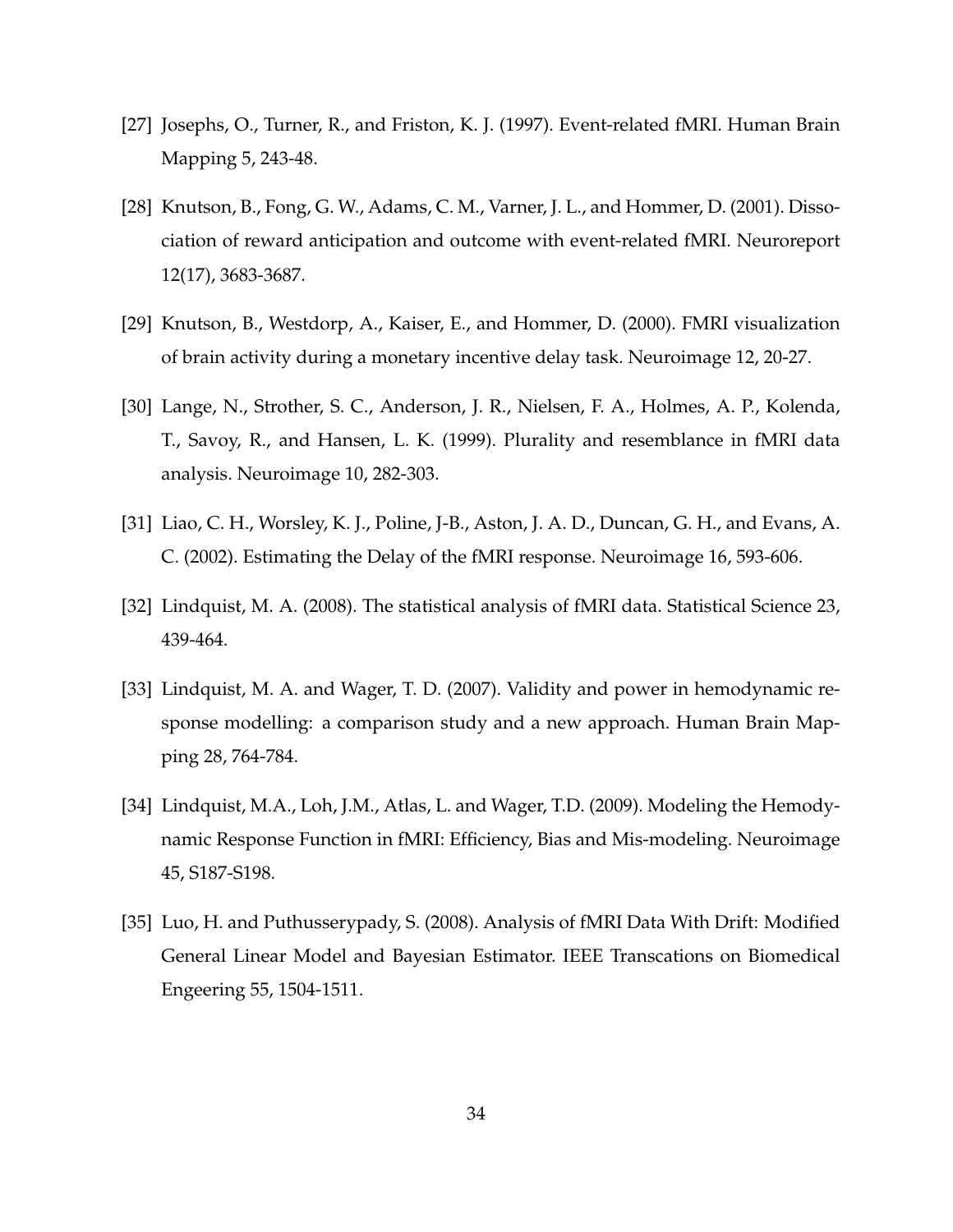- [36] Marrelec, G., Benali, H., Ciuciu, P., Pelegrini-Issac, M., Poline, J. B. (2003). Robust Estimation of the Hemodynamic Response Function in Event-Related BOLD fMRI Using Basic Physiological Information. Human Brain Mapping 19, 1-17.
- [37] Marrelec, G., Benali, H., Ciuciu, P., and Poline, J. B. (2001). Bayesian estimation of the hemodynamic of the hemodynamic response function in functional MRI. AIP Conference Proceedings 617, 229-247.
- [38] Mattay, V. S., Frank, J. A., Santha, A. K. S., Pekar, J. J., Duyn, J. H., McLaughlin, A. C., and Weinberger, D. R. (1996). Whole brain functional mapping with isotropic MR imaging. Radiology 201, 399-404.
- [39] Ollinger, J. M., Corbetta, M., and Shulman, G. L. (2001). Separating processes within a trial in event-related functional MRI. Neuroimage 13 218-229.
- [40] Riera, J. J., Watanabe, J., Kazuki, I., Naoki, M., Aubert, E., Ozaki, T., and Kawashima, R. (2004). A state-space model of the hemodynamic approach: Nonlinear filtering of bold signals. Neuroimage 21, 547-567.
- [41] Smith, A., Lewis, B., Ruttinmann, U., et al. (1999). Investigation of low frequency drift in fMRI signal. Neuroimage 9, 526-533.
- [42] Smith. S.M. (2002). Fast robust automated brain extraction. Human Brain Mapping 17, 143-155.
- [43] Smith, S.M., Jenkinson, M., Woolrich, M.W., Beckmann, C.F., Behrens, T.E.J., Johansen-Berg, H., Bannister, P.R., De Luca, M., Drobnjak, I., Flitney, D.E., Niazy, R., Saunders, J., Vickers, J., Zhang, Y., De Stefano, N., Brady, J.M., and Matthews, P.M. (2004). Advances in functional and structural MR image analysis and implementation as FSL. Neuroimage 23(S1), 208-219.
- [44] Spielberger, C. D., and Vagg, P.R. (1984). Psychometric properties of the STAI: A reply to Ramanaiah, Franzen, and Schill. Journal of Personality Assessment 48, 95- 97.